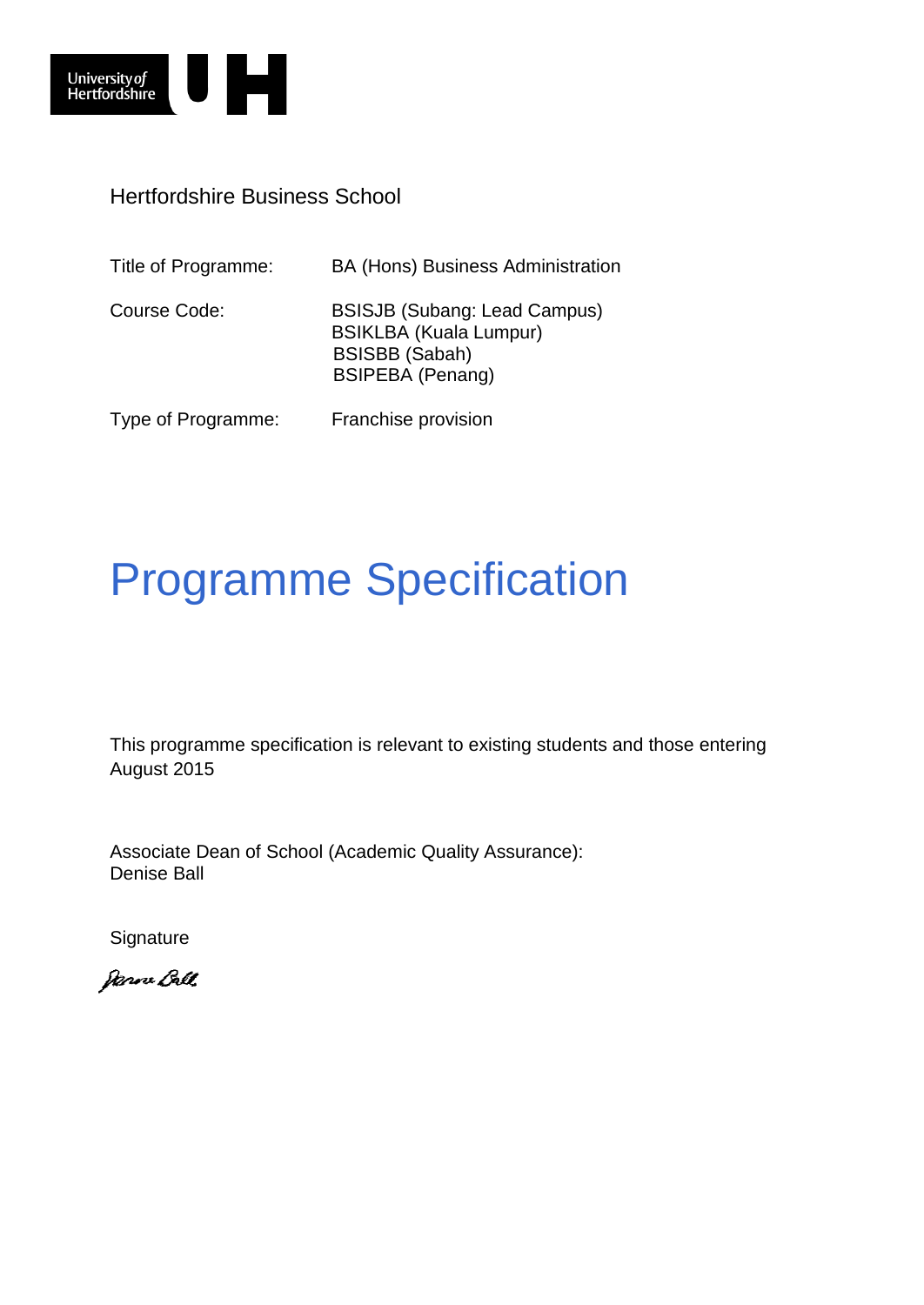# Programme Specification Business Administration

This programme specification (PS) is designed for prospective students, enrolled students, academic staff and potential employers. It provides a concise summary of the main features of the programme and the intended learning outcomes that a typical student might reasonably be expected to achieve and demonstrate if he/she takes full advantage of the learning opportunities that are provided. More detailed information on the teaching, learning and assessment methods, learning outcomes and content for each module can be found in Definitive Module Documents (DMDs) and Module Guides.

## Section 1

| <b>Awarding Institution/Body</b><br><b>Teaching Institution</b> | University of Hertfordshire<br>INTI International College Subang, INTI International College Kuala<br>Lumpur, INTI International College Penang and INTI College Sabah |  |
|-----------------------------------------------------------------|------------------------------------------------------------------------------------------------------------------------------------------------------------------------|--|
| University/partner campuses                                     | INTI International College Subang, INTI International College Kuala<br>Lumpur, INTI International College Penang and INTI College Sabah                                |  |
| Programme accredited by                                         | Not Applicable                                                                                                                                                         |  |
| <b>Final Award</b>                                              | <b>BA Honours</b>                                                                                                                                                      |  |
| <b>All Final Award titles</b>                                   | <b>Business Administration</b>                                                                                                                                         |  |
| <b>FHEQ level of award</b>                                      | 6                                                                                                                                                                      |  |
| <b>UCAS code(s)</b>                                             | Not Applicable                                                                                                                                                         |  |
| <b>Language of Delivery</b>                                     | English                                                                                                                                                                |  |

#### A. Programme Rationale

The Business Administration programme aims to promote the 'employability' of its graduates, in order that they can thrive in an increasingly competitive employment market. It achieves this through a blend of academic study, intercultural awareness and employability and enterprise skills development. Subject specific modules are supported by skills modules.

The Business programme is structured to allow increased choice as it progresses and provides specialist subject routes as well as a generalist route from which students may choose, to meet their individual needs and career aspirations. The Business programme offers a business education, geared to professional practice, specialist careers, self-employment and to the demands of general management.

#### B. Educational Aims of the Programme

The programme has been devised in accordance with the University's graduate attributes of programmes of study as set out in UPR [TL03.](http://sitem.herts.ac.uk/secreg/upr/TL03.htm)

#### **Additionally this programme aims to:**

- prepare students for a career in business and management
- provide students with a thorough understanding of business and management practices at local, national and international levels;
- develop students' practical, transferable, intellectual, study, employability and enterprise skills;
- provide students to gain appropriate employability skills within the global context

#### C. Intended Learning Outcomes

The programme provides opportunities for students to develop and demonstrate knowledge and understanding, skills and other attributes in the following areas. The programme outcomes are referenced to the QAA benchmark statements for General Business & Management and the Framework for Higher Education Qualifications in England, Wales and Northern Ireland (2008), and relate to the typical student. Additionally, the SEEC Credit Level Descriptors for Further and Higher Education 2010 have been used as a guiding framework for curriculum design.

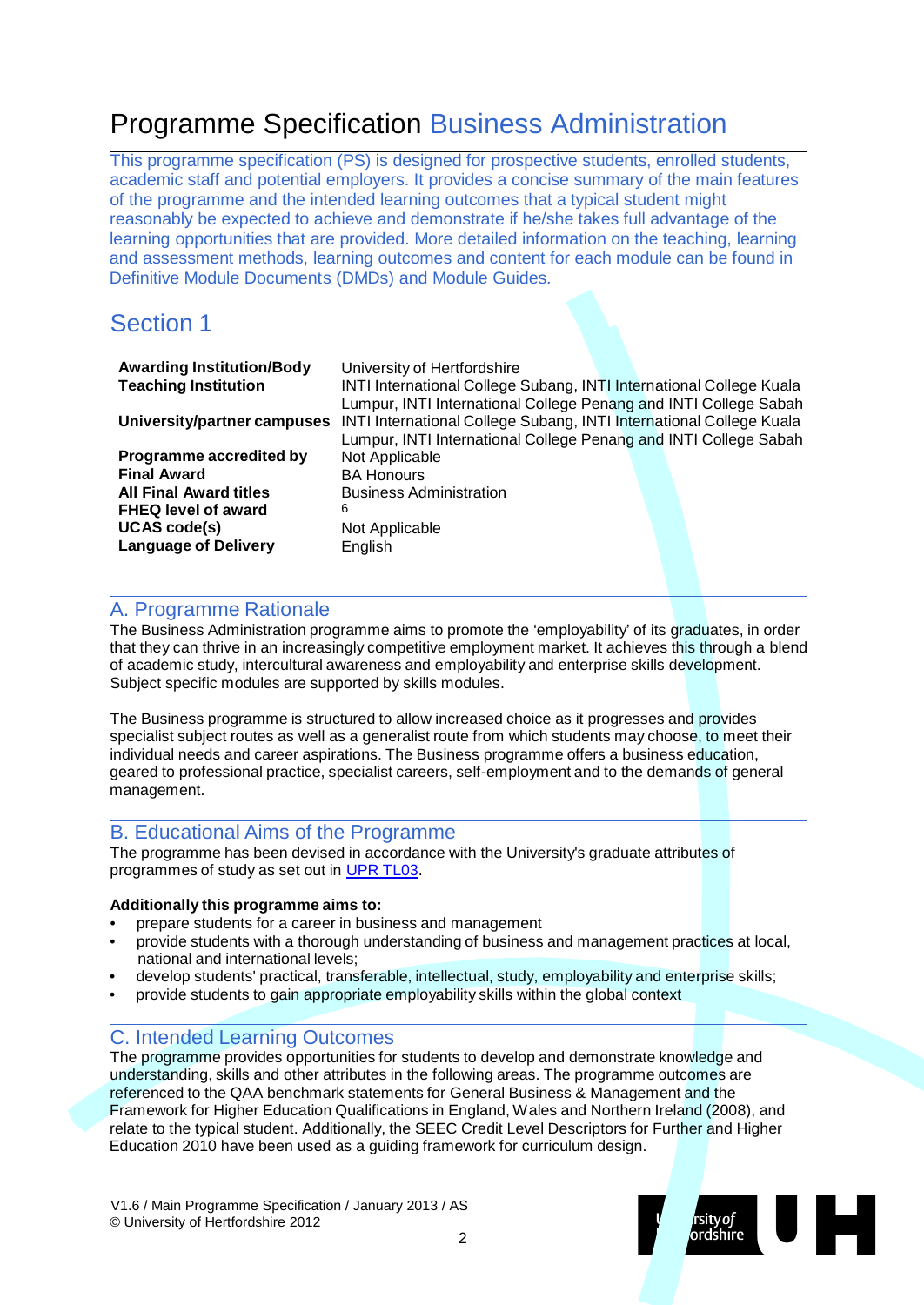| Knowledge and<br>Understanding of:                                                                                                                                                                                                                          | Teaching/learning methods &<br>strategies                                                                                                                                                                                                                           | <b>Assessment</b>                                                                                                            |
|-------------------------------------------------------------------------------------------------------------------------------------------------------------------------------------------------------------------------------------------------------------|---------------------------------------------------------------------------------------------------------------------------------------------------------------------------------------------------------------------------------------------------------------------|------------------------------------------------------------------------------------------------------------------------------|
| A1 The intricacies of<br>organisations;                                                                                                                                                                                                                     | Acquisition of knowledge and<br>understanding is through a<br>combination of lectures, tutorials,                                                                                                                                                                   | Knowledge and<br>understanding are assessed<br>through a combination of                                                      |
| A2 The complexity of the<br>local, national and<br>international external                                                                                                                                                                                   | coursework and project work at<br>levels 4, 5 and 6 of the<br>programme. A2 is particularly                                                                                                                                                                         | examinations and assessed<br>coursework.                                                                                     |
| environments in which<br>organisations operate;                                                                                                                                                                                                             | explored in Global Perspectives in<br>Business; A4 is developed in                                                                                                                                                                                                  | Assessment, which is both<br>formative and summative,                                                                        |
| A3 The wide range of<br>processes, procedures and<br>practices of effective<br>management;                                                                                                                                                                  | Exploring Business Ethics; and all<br>knowledge and understanding is<br>developed throughout the<br>programme.                                                                                                                                                      | can take many forms, e.g.<br>essay assignments, project<br>reports, portfolios,<br>presentations and IT-based<br>activities. |
| A4 The basic principles and<br>ethical considerations of<br>business and organizations;                                                                                                                                                                     | Throughout, the learner is<br>encouraged to undertake<br>independent study both to<br>supplement and consolidate what<br>is being taught/learnt and to                                                                                                              |                                                                                                                              |
| A5 One or more functional<br>areas of business;                                                                                                                                                                                                             | broaden their individual<br>knowledge and understanding of<br>the subject.                                                                                                                                                                                          |                                                                                                                              |
| Intellectual skills - able to:                                                                                                                                                                                                                              | Teaching/learning methods &<br>strategies                                                                                                                                                                                                                           | <b>Assessment</b>                                                                                                            |
| B1 Analyse and evaluate<br>business information for<br>decision-making purposes;                                                                                                                                                                            | Intellectual skills are developed<br>through the programme by the<br>methods and strategies outlined<br>in section A above.                                                                                                                                         | Intellectual skills are<br>assessed through<br>examination and<br>coursework.                                                |
| B2 Utilise cognitive skills of<br>critical thinking, analysis<br>and synthesis.                                                                                                                                                                             | Cognitive skills are developed<br>particularly at levels 5 and 6.                                                                                                                                                                                                   | Assessment, which is both<br>formative and summative,<br>can take many forms, e.g.                                           |
| B3 Analyse and solve<br>business problems using<br>appropriate techniques                                                                                                                                                                                   | Throughout, the learner is<br>encouraged to further develop<br>intellectual skills by independent<br>study.                                                                                                                                                         | essay assignments, project<br>reports, portfolios,<br>presentations and IT-based<br>activities.                              |
| B4 Analyse and evaluate the<br>impact of the wider<br>international, economic,<br>political, legal and social<br>environment on business<br>organisations                                                                                                   |                                                                                                                                                                                                                                                                     |                                                                                                                              |
| Practical skills - able to:                                                                                                                                                                                                                                 | Teaching/learning methods &<br>strategies                                                                                                                                                                                                                           | <b>Assessment</b>                                                                                                            |
| C1 Apply a range of<br>appropriate business<br>techniques to analyse data<br>to solve structured and                                                                                                                                                        | Practical skills are developed<br>through the programme by the<br>methods and strategies outlined<br>in sections A and B above.                                                                                                                                     | Practical skills are assessed<br>through coursework<br>assignments, case study<br>reports, presentations and                 |
| unstructured business                                                                                                                                                                                                                                       | C2 is developed through module,                                                                                                                                                                                                                                     | IT-based activities.                                                                                                         |
| problems<br>C2 Conduct research into<br>business and management<br>issues through the creation,<br>extraction and analysis of<br>data from a range of sources<br>C3 Apply and utilise relevant<br>IT tools in the analysis and<br>communication of business | coursework assignments and<br>project work, with particular<br>reliance upon The Business<br>Professional, Enhancing<br>Employability, Enterprise,<br>Strategic Leadership in a<br>Changing World and<br>Contemporary Issues in Business<br>and Management modules. |                                                                                                                              |
| V1.6 / Main Programme Specification / January 2013 / AS<br>© University of Hertfordshire 2012                                                                                                                                                               | 3                                                                                                                                                                                                                                                                   | rsity <i>of</i><br>ordshire                                                                                                  |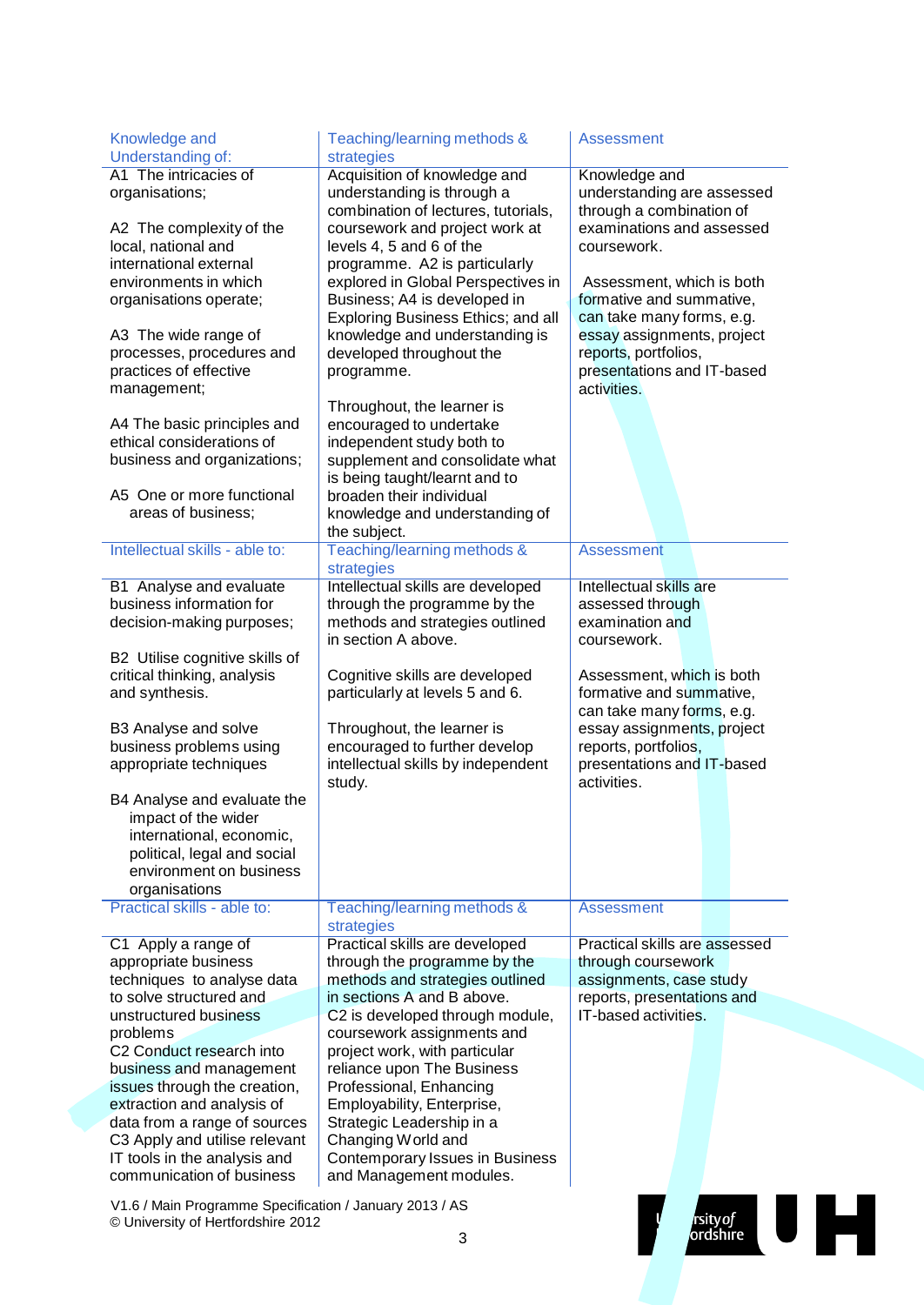| information.                   |                                      |                                |
|--------------------------------|--------------------------------------|--------------------------------|
| Transferable skills - able to: | Teaching/learning methods &          | Assessment                     |
|                                | strategies                           |                                |
| D1 Communicate effectively,    | Transferable skills are developed    | <b>Transferable skills are</b> |
| both orally and in writing;    | through the programme by the         | assessed through a variety     |
|                                | methods and strategies outlined      | of means.                      |
| D2 Use commonly available      | in sections A, B and C above.        |                                |
| <b>IT tools for business</b>   |                                      | Skill D1 is assessed though    |
| effectively;                   | Skill D1 is developed through        | coursework, oral               |
|                                | feedback on coursework reports,      | presentations, project reports |
| D3 Manage time and             | oral presentations and project       | and examinations.              |
| resources effectively;         | reports.                             | Skill D2 and D9 are            |
|                                | Skill D2 is introduced specifically  |                                |
| D4 Work effectively within a   | through the level 4 module           | developed throughout the       |
|                                |                                      | programme and assessed         |
| team;                          | Methods and Systems for              | via in-course assessment.      |
|                                | <b>Business Decisions and</b>        | Skill D4 is assessed by        |
| D5 Manipulate, sort and        | developed in preparing in-course     | group-based coursework         |
| present data;                  | assessments.                         | assessment.                    |
|                                | Skill D3 is developed throughout     |                                |
| D6 Solve business problems     | the programme                        | Skills D5 and D6 are           |
| and make business              | Skill D4 is developed through        | assessed via assignments       |
| decisions effectively using    | tutorials and group-based            | and project reports.           |
| appropriate quantitative and   | coursework assessment.               |                                |
| qualitative techniques         | Skills D5 and D8 are developed       | Skill D8 is assessed via       |
|                                | through placement, project and       | assignments, project reports   |
| D7 Learn to study effectively  | assignment work.                     | Skills D3 and D7 are not       |
| in preparation for life-long   | Skill D6 is developed through        | directly assessed.             |
| learning                       | project work.                        |                                |
|                                | Skill D7 is developed and            |                                |
| D8 Demonstrate the ability to  | promoted throughout the              |                                |
| use academic, enterprise       | programme.                           |                                |
| and employability skills in    | Skill D9 is developed and            |                                |
| both scholarly and work-       | promoted throughout the              |                                |
| based environments             | programme, particularly in Global    |                                |
|                                | Perspectives in Business,            |                                |
| D9 Operate in the dynamic      | <b>Exploring Business Ethics and</b> |                                |
| global arena and appreciate    | Contemporary Issues in Business      |                                |
| contemporary and cross         | and Management modules               |                                |
| cultural difference            |                                      |                                |
|                                | Throughout, the learner is           |                                |
|                                | encouraged to develop                |                                |
|                                | transferable skills by maintaining   |                                |
|                                | a record of evidence and             |                                |
|                                | completing a personal                |                                |
|                                | development plan.                    |                                |

### D. Programme Structures, Features, Levels, Modules, and Credits

The programme is offered in a full time 3 year mode leading to the award of BA (Honours) Business Administration; students may choose to follow this programme at a part-time rate of study. Entry to the programme is at Level 4 or at level 5 with the INTI Diploma in Business or INTI Diploma in Business Administration. Entry at Level 5 may also be possible with other suitable qualifications.

Intake at INTI International College Subang, INTI International College Kuala Lumpur and INTI International College Kuala Lumpur is normally at August (Semester A), January (Semester B) and April (Semester C). Intake at INTI College Sabah is normally at January (Semester A), April (Semester B) and August (Semester C).

V1.6 / Main Programme Specification / January 2013 / AS © University of Hertfordshire 2012 Professional and Statutory Regulatory Bodies Not applicable.

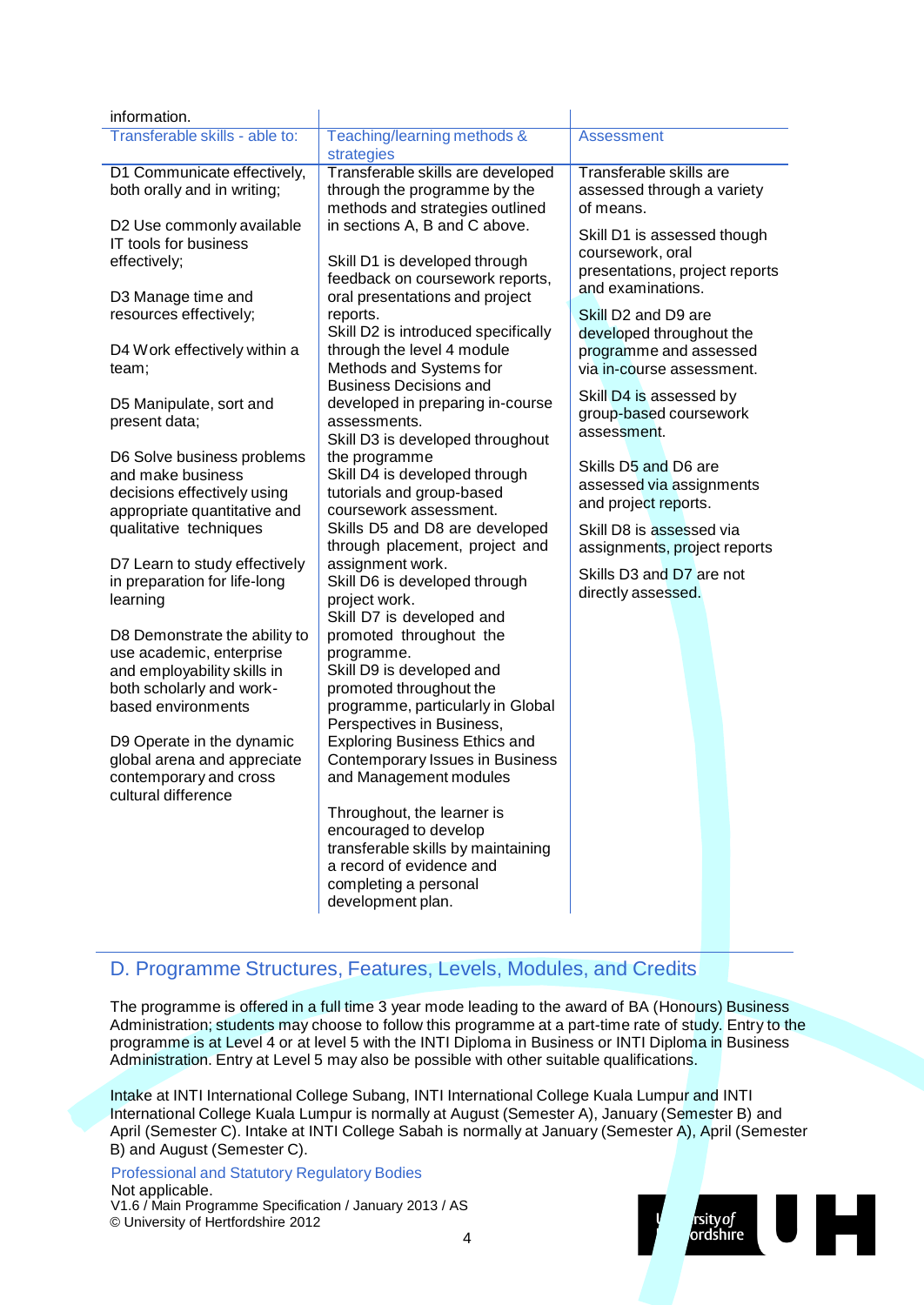#### Work-Based Learning, including Sandwich Programmes Not applicable.

#### Programme Structure

The programme structure and progression information below (Table 1a and 1b) is provided for the Honours award. Any interim awards are identified in Table 1b. The Programme Learning Outcomes detailed above are developed and assessed through the constituent modules. Table 2 (in section 2) identifies where each learning outcome is assessed.

#### Table 1a Outline Programme Structure **Mode of study: Full Time**

#### **ENTRY POINT: SEMESTER A**

**LEVEL 4**

| <b>Compulsory Modules</b><br><b>Module Title</b> | Code<br>Module          | oints<br>≏<br>Credit | ৳<br>≧<br>Ф<br>Benbue<br>ይ<br>高<br>○ | Examination<br>$\aleph$ | sework<br>ä<br>$\aleph$ | Practica<br>8 <sup>o</sup> | <b>Semesters</b> |
|--------------------------------------------------|-------------------------|----------------------|--------------------------------------|-------------------------|-------------------------|----------------------------|------------------|
| <b>Economics for Business</b>                    |                         | 15                   | English                              | $\Omega$                | 100                     |                            | A, B, C          |
| <b>Principles of Marketing</b>                   | See                     | 15                   | English                              | 0                       | 100                     |                            | A, B, C          |
| The Business Professional                        | Campus<br><b>Module</b> | 30                   | English                              | 0                       | 100                     |                            | A, B, C          |
| <b>Accounting for Business</b>                   | Code                    | 15                   | English                              | $\Omega$                | 100                     |                            | A, B, C          |
| Methods and Systems for Business Decisions       | <b>Matrix</b>           | 15                   | English                              | 60                      | 40                      |                            | A, B, C          |
| Legal Issues for Business                        | on                      | 15                   | English                              | 50                      | 50                      |                            | A, B, C          |
| <b>Global Perspectives in Business</b>           | pages 7 and 8           | 15                   | English                              | 0                       | 100                     |                            | A, B, C          |

Progression to Level 5 requires 120 credit points at Level 4. For students with less than 120 credits at Level 4 progression will be determined by the Programme Examination Board.

#### **LEVEL 5**

| <b>Compulsory Modules</b><br><b>Module Title</b>              | Code<br>Module        | <b>Credit Points</b> | ð<br>Delivery<br>anguage | Examination<br>8 <sup>o</sup> | Coursework<br>$\aleph$ | Practical<br>$\aleph$ | <b>Semesters</b> |
|---------------------------------------------------------------|-----------------------|----------------------|--------------------------|-------------------------------|------------------------|-----------------------|------------------|
| <b>Enhancing Employability</b>                                |                       | 15                   | English                  | $\mathbf 0$                   | 100                    | 0                     | A, B, C          |
| <b>Managing People</b>                                        |                       | 15                   | English                  | $\mathbf 0$                   | 100                    | 0                     | A, B, C          |
| Enterprise                                                    |                       | 15                   | English                  | $\Omega$                      | 100                    | 0                     | A, B, C          |
| <b>Exploring Business Ethics</b>                              |                       | 15                   | English                  | 70                            | 30                     | 0                     | A, B, C          |
| <b>Optional Modules</b><br>Select 30 credits in each semester | See<br>Campus         |                      |                          |                               |                        |                       |                  |
| 21st Century Consumer Marketing                               | <b>Module</b><br>Code | 15                   | English                  | 40                            | 60                     | 0                     | A, B, C          |
| Labour Market Policy                                          | <b>Matrix</b>         | 15                   | English                  | 50                            | 50                     | 0                     | A, B, C          |
| Organisational Psychology                                     |                       | 15                   | English                  | 70                            | 30                     | 0                     | A, B, C          |
| Marketing Planning                                            | <b>on</b>             | 15                   | English                  | $\mathbf 0$                   | 100                    | 0                     | A, B, C          |
| Project Planning and Control                                  | pages 7 and 8         | 15                   | English                  | $\Omega$                      | 100                    | 0                     | A, B, C          |
| Marketing for the Small Enterprise                            |                       | 15                   | English                  | 60                            | 40                     | 0                     | A, B, C          |
| Individual Employment Law                                     |                       | 15                   | English                  | 70                            | 30                     | 0                     | A, B, C          |
| <b>Cross-Cultural Management</b>                              |                       | 15                   | English                  | 70                            | 30                     | 0                     | A, B, C          |
| Principles of Operations Management                           |                       | 15                   | English                  | 70                            | 30                     | 0                     | A, B, C          |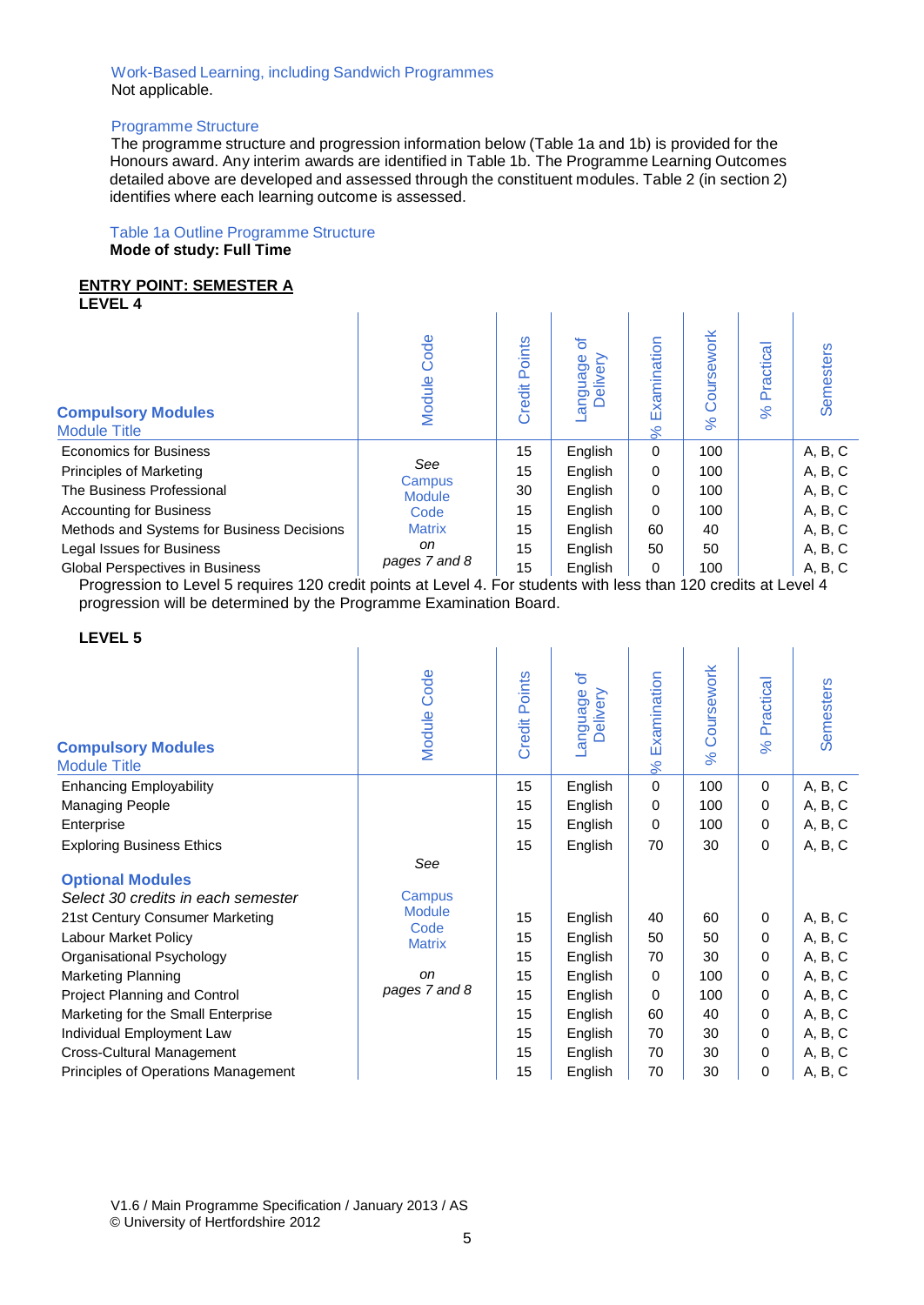Progression to Level 6 requires 240 credit points at Levels 4 and 5, of which at least 120 credit points must be at Level 5; for students with less than 240 credit points at Levels 4 and 5 progression will be determined by the Programme Examination Board.

#### **LEVEL 6**

| LEVEL 6                                                        |                |                      |                                  |                         |                        |                           |           |
|----------------------------------------------------------------|----------------|----------------------|----------------------------------|-------------------------|------------------------|---------------------------|-----------|
| <b>Compulsory Modules</b><br><b>Module Title</b>               | Code<br>Module | <b>Credit Points</b> | ৳<br>Delivery<br><b>Panguage</b> | Examination<br>$\aleph$ | Coursework<br>$\aleph$ | ctical<br>Pra<br>$\aleph$ | Semesters |
| Contemporary Issues in Business and<br>Management              |                | 15                   | English                          | 0                       | 100                    | 0                         | A, B, C   |
| Strategic Leadership in a Changing World                       |                | 30                   | English                          | 50                      | 50                     | 0                         | A, B, C   |
| <b>Business and Commercial Awareness</b>                       |                | 15                   | English                          | 0                       | 100                    | 0                         | A, B, C   |
| <b>Optional Modules</b><br>Select 30 credits in each semester* | See<br>Campus  |                      |                                  |                         |                        |                           |           |
| <b>Employment Relations</b>                                    | <b>Module</b>  | 15                   | English                          | 60                      | 40                     | 0                         | A, B, C   |
| Management Science in Business                                 | Code           | 15                   | English                          | 70                      | 30                     | 0                         | A, B, C   |
| Leadership and Organisations                                   | <b>Matrix</b>  | 15                   | English                          | 50                      | 50                     | 0                         | A, B, C   |
| Market and Social Research                                     | on             | 30                   | English                          | 60                      | 40                     | 0                         | A, B, C   |
| Managing Media and Communications                              | pages 7 and 8  | 30                   | English                          | 60                      | 40                     | 0                         | A, B, C   |
| Training and Development                                       |                | 30                   | English                          | 50                      | 50                     | 0                         | A, B, C   |
| <b>Strategic HRM Perspectives</b>                              |                | 15                   | English                          | 70                      | 30                     | 0                         | A, B, C   |
| Creative Problem Solving for Managers                          |                | 15                   | English                          | 60                      | 40                     | 0                         | A, B, C   |
| Social Networking and Enterprise                               |                | 15                   | English                          | 0                       | 100                    | 0                         | A, B, C   |

\* Students select Optional Modules as indicated - *either:*

- 2 x 30 credit modules, *OR*

- 1 x 30 credit module *plus* 1 x 15 credit in each semester, *OR*

- 2 x 15 credit modules in one semester, *and* 2 x 15 credit modules in the other

- See your Head of Programme for further advice

V1.6 / Main Programme Specification / January 2013 / AS © University of Hertfordshire 2012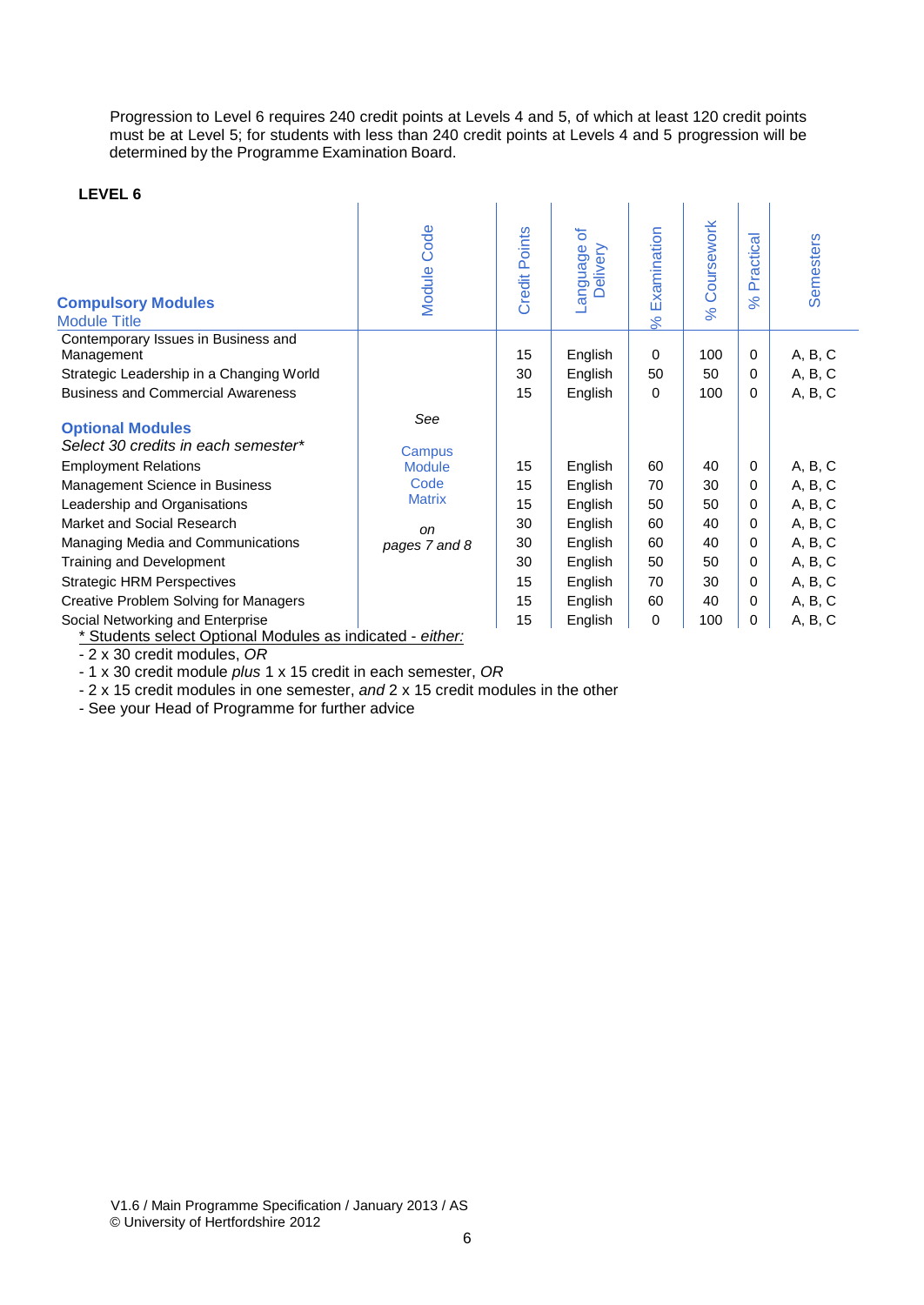#### **Campus Module Code Matrix**

**LEVEL 4**

| <b>Compulsory Modules</b>                  | Module Code        | Kuala Lumpur | Module Code | Module Code |
|--------------------------------------------|--------------------|--------------|-------------|-------------|
| <b>Module Title</b>                        | Subang             | Module Code  | Penang      | Sabah       |
| <b>Economics for Business</b>              | 4FBS1019           | 4FBS1237     | 4FBS1223    | 4FBS1065    |
| Principles of Marketing                    | 4FBS1017           | 4FBS1238     | 4FBS1225    | 4FBS1058    |
| The Business Professional                  | 4FBS1028           | 4FBS1239     | 4FBS1226    | 4FBS1055    |
| <b>Accounting for Business</b>             | 4FBS1026           | 4FBS1240     | 4FBS1222    | 4FBS1051    |
| Methods and Systems for Business Decisions | 4FBS1027           | 4FBS1241     | 4FBS1224    | 4FBS1053    |
| Legal Issues for Business                  | 4FBS1186           | 4FBS1242     | 4FBS1227    | 4FBS1176    |
| Global Perspectives in Business            | 4FBS1029           | 4FBS1243     | 4FBS1228    | 4FBS1062    |
| LEVEL 5                                    |                    |              |             |             |
| <b>Compulsory Modules</b>                  | Module Code        | Module Code  | Module Code | Module Code |
| <b>Module Title</b>                        | Subang             | Kuala Lumpul | Penang      | Sabah       |
| <b>Enhancing Employability</b>             | 5FBS1036           | 5FBS1368     | 5FBS1343    | 5FBS1089    |
| <b>Managing People</b>                     | 5FBS1026           | 5FBS1369     | 5FBS1344    | 5FBS1104    |
| Enterprise                                 | 5FBS1027           | 5FBS1370     | 5FBS1345    | 5FBS1112    |
| <b>Exploring Business Ethics</b>           | 5FBS1037           | 5FBS1371     | 5FBS1346    | 5FBS1092    |
| <b>Optional Modules</b>                    | <b>Module Code</b> | Module Code  | Module Code | Module Code |
| <b>Module Title</b>                        | Subang             | Kuala Lumpul | Penang      | Sabah       |
| 21st Century Consumer Marketing            | 5FBS1023           | 5FBS1372     | 5FBS1347    | 5FBS1101    |
| Labour Market Policy                       | 5FBS1038           | 5FBS1373     | 5FBS1349    | 5FBS1095    |
| Organisational Psychology                  | 5FBS1039           | 5FBS1374     | 5FBS1350    | 5FBS1096    |
| <b>Marketing Planning</b>                  | 5FBS1025           | 5FBS1375     | 5FBS1352    | 5FBS1103    |
| Project Planning and Control               | 5FBS1041           | 5FBS1376     | 5FBS1354    | 5FBS1099    |
| Marketing for the Small Enterprise         | 5FBS1030           | 5FBS1377     | 5FBS1348    | 5FBS1108    |
| Individual Employment Law                  | 5FBS1293           | 5FBS1378     | 5FBS1351    | 5FBS1274    |

Cross-Cultural Management 1980 1991 1992 5FBS1040 5FBS1380 5FBS1353 5FBS1097 Principles of Operations Management 6Th SEBS1042 | 5FBS1382 5FBS1355 5FBS1100

V1.6 / Main Programme Specification / January 2013 / AS © University of Hertfordshire 2012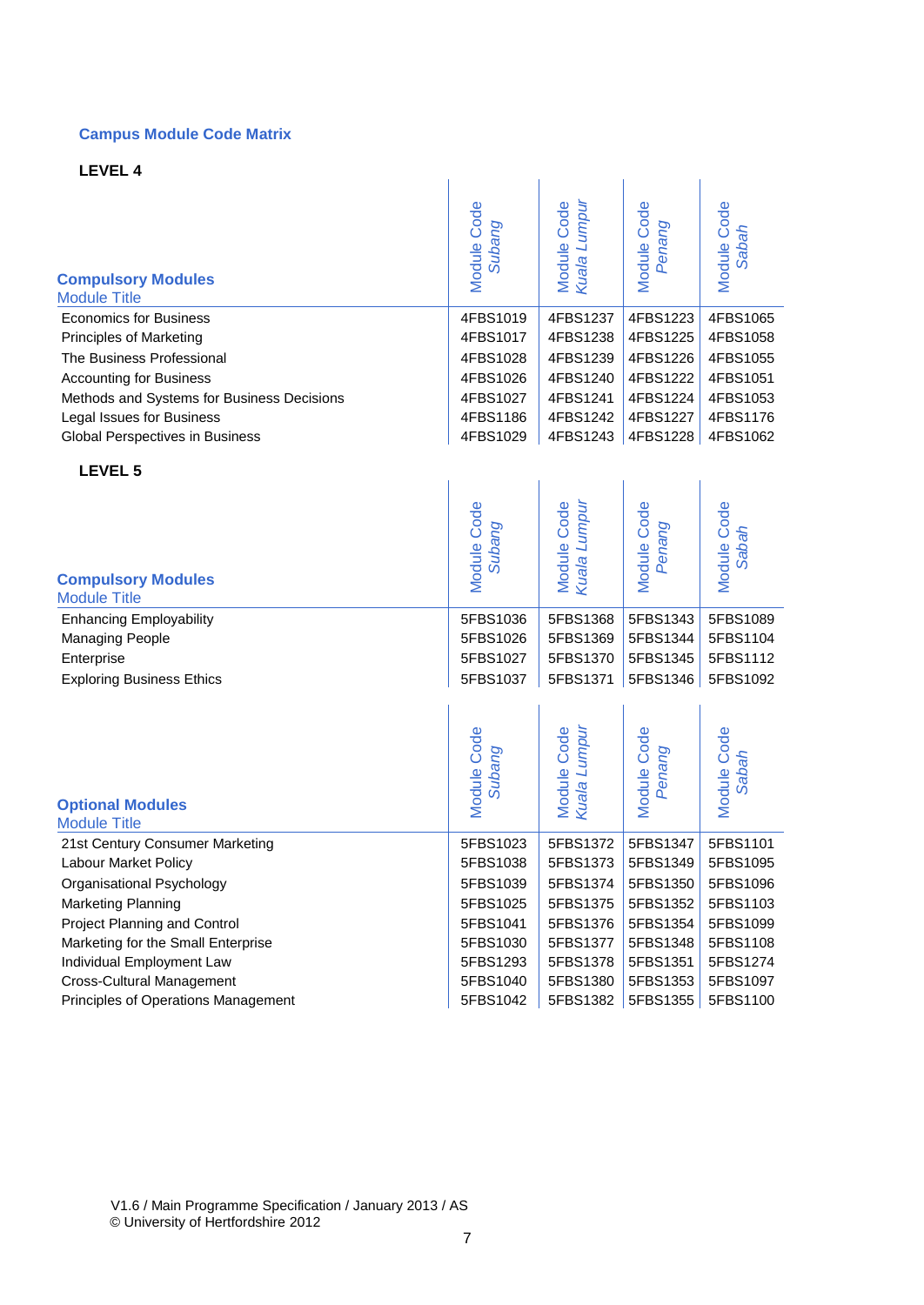#### **LEVEL 6**

| <b>Compulsory Modules</b><br><b>Module Title</b>          | Module Code<br>Subang        | Kuala Lumpur<br><b>Module Code</b>  | Module Code<br>Penang        | Module Code<br><b>Sabah</b> |
|-----------------------------------------------------------|------------------------------|-------------------------------------|------------------------------|-----------------------------|
| Contemporary Issues in Business and Management            | 6FBS1075                     | 6FBS1443                            | 6FBS1416                     | 6FBS1082                    |
| Strategic Leadership in a Changing World                  | 6FBS1076                     | 6FBS1444                            | 6FBS1417                     | 6FBS1083                    |
| <b>Business and Commercial Awareness</b>                  | 6FBS1062                     | 6FBS1445                            | 6FBS1418                     | 6FBS1104                    |
| LEVEL 6<br><b>Optional Modules</b><br><b>Module Title</b> | <b>Module Code</b><br>Subang | Mod <u>ule Code</u><br>Kuala Lumpur | <b>Module Code</b><br>Penang | Module Code<br><b>Sabah</b> |
| <b>Employment Relations</b>                               | 6FBS1078                     | 6FBS1446                            | 6FBS1422                     | 6FBS1088                    |
| Management Science in Business                            | 6FBS1063                     | 6FBS1447                            | 6FBS1424                     | 6FBS1090                    |
| Leadership and Organisations                              | 6FBS1080                     | 6FBS1448                            | 6FBS1427                     | 6FBS1093                    |
| Market and Social Research                                | 6FBS1061                     | 6FBS1449                            | 6FBS1420                     | 6FBS1095                    |
| Managing Media and Communications                         | 6FBS1065                     | 6FBS1450                            | 6FBS1419                     | 6FBS1099                    |
| Training and Development                                  | 6FBS1079                     | 6FBS1451                            | 6FBS1423                     | 6FBS1089                    |
| <b>Strategic HRM Perspectives</b>                         | 6FBS1077                     | 6FBS1452                            | 6FBS1421                     | 6FBS1087                    |
| <b>Creative Problem Solving for Managers</b>              | 6FBS1081                     | 6FBS1453                            | 6FBS1425                     | 6FBS1092                    |
| Social Networking and Enterprise                          | 6FBS1064                     | 6FBS1454                            | 6FBS1426                     | 6FBS1098                    |

The award of an honours degree requires 360 credit points, with at least 240 credit points at Level 5 or above, of which at least 120 credit points must be at Level 6.

#### Honours classification

The University has approved structure and assessment regulations common to all programmes. Full details are provided in UPR [AS14,](http://sitem.herts.ac.uk/secreg/upr/pdf/AS14-Structure%20and%20Assessment%20Regs%20-%20Undergrad%20and%20Taught%20Postgrad%20Programmes-v04%200.pdf) Section D.

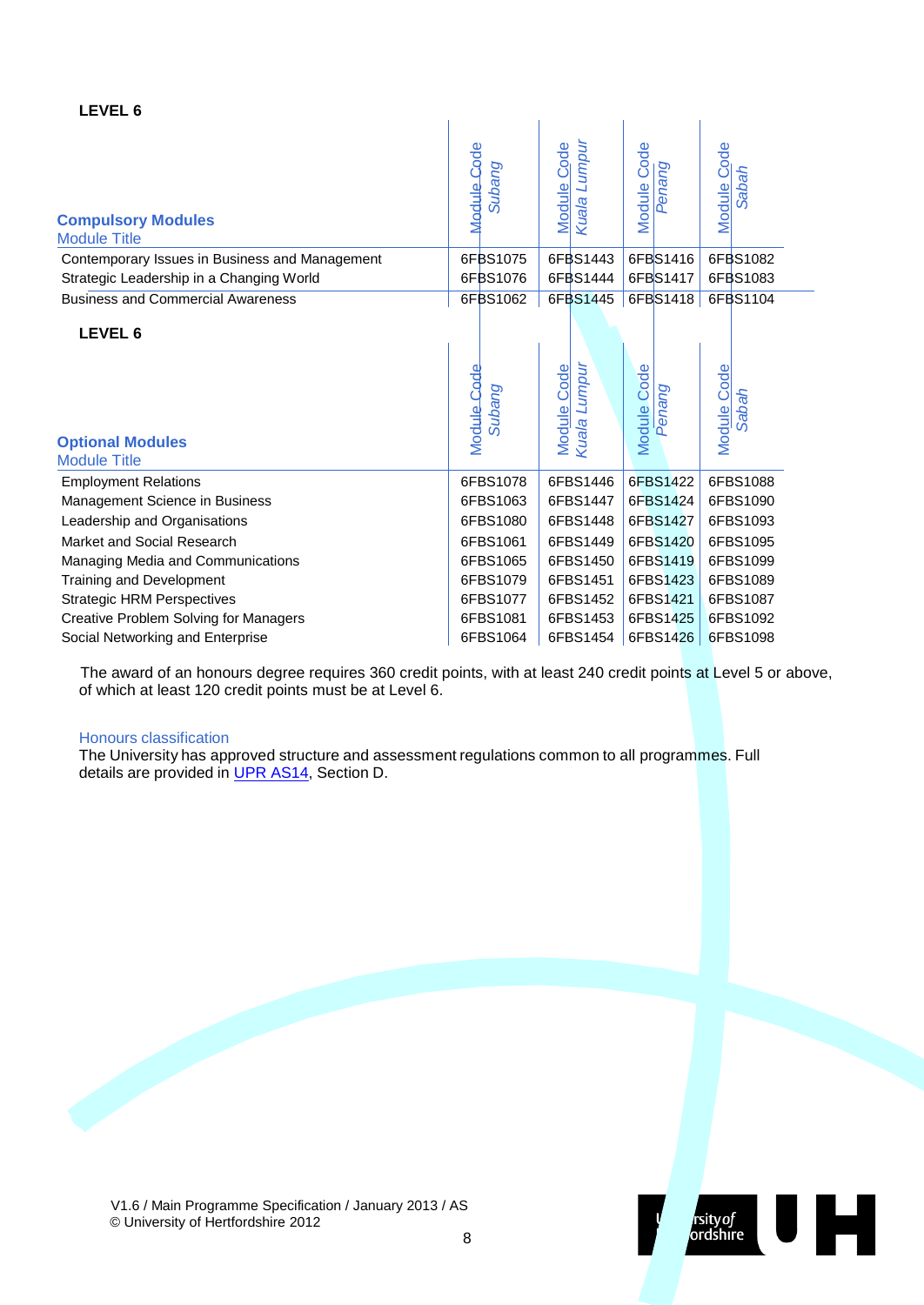#### Table 1b Final and interim awards available

The programme provides the following final and interim awards:

| File programme provides the following milar and internit awards. |                                                                                 |                     |  |  |  |  |  |  |
|------------------------------------------------------------------|---------------------------------------------------------------------------------|---------------------|--|--|--|--|--|--|
|                                                                  |                                                                                 | Available at end of |  |  |  |  |  |  |
| Award                                                            | Minimum requirements                                                            | Level               |  |  |  |  |  |  |
| University Certificate*                                          | 45 credit points at level 4                                                     |                     |  |  |  |  |  |  |
| Certificate of Higher Education*                                 | 120 credit points at level 4                                                    | 4, 5                |  |  |  |  |  |  |
| University Diploma*                                              | 180 credit points including at least 60 at level 5                              | 5, 6                |  |  |  |  |  |  |
| Diploma of Higher Education<br><b>Business Administration</b>    | 240 credit points including at least 120 at level 5                             | 5, 6                |  |  |  |  |  |  |
| <b>BA Business Administration</b>                                | 300 credit points including 180 at level 6/5 of<br>which 60 must be at level 6  | 6                   |  |  |  |  |  |  |
| BA (Hons) Business<br>Administration                             | 360 credit points including 240 at level 6/5 of<br>which 120 must be at level 6 | 6                   |  |  |  |  |  |  |

*\*These are untitled interim awards*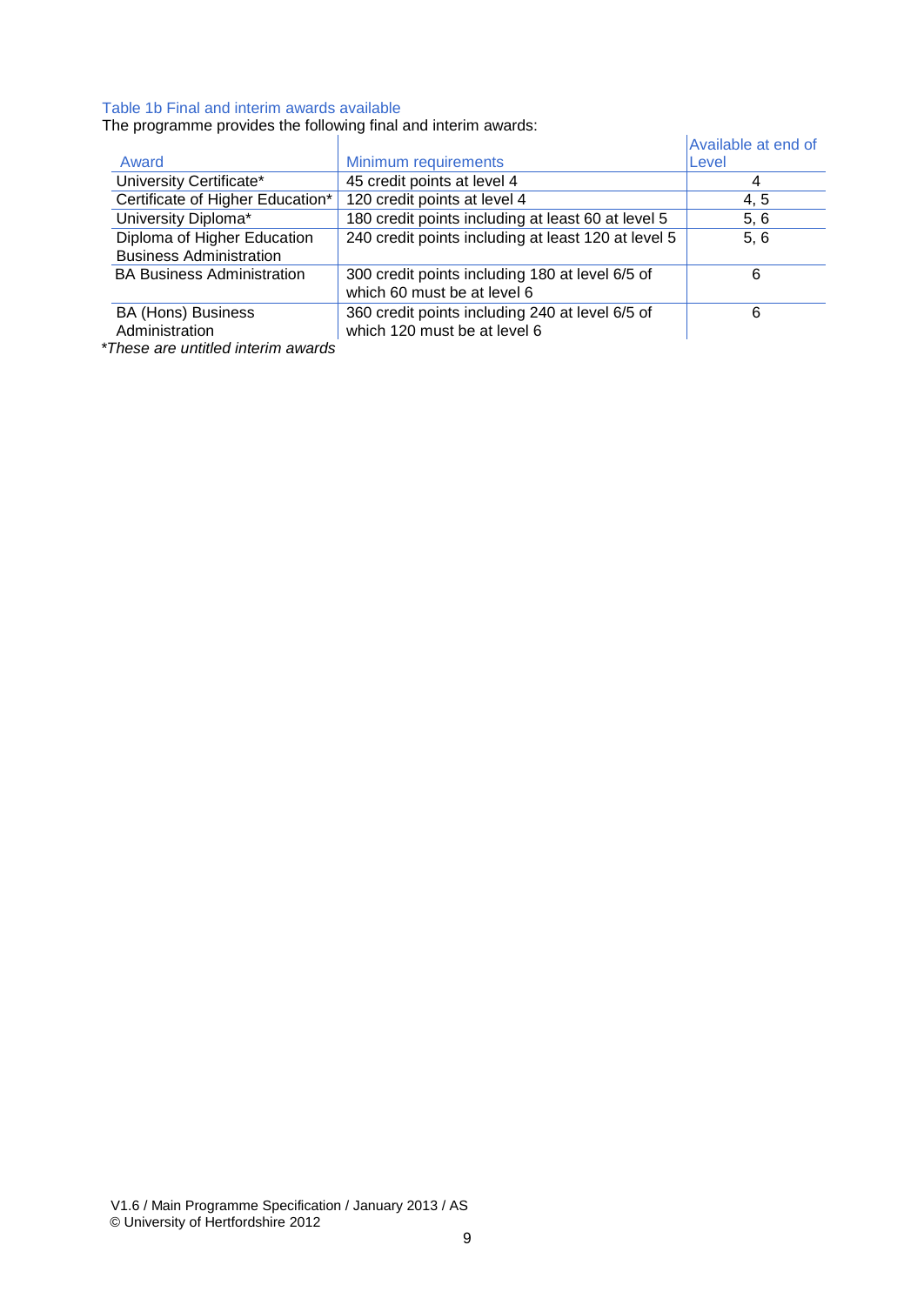### E. Support for students and their learning

Students are supported by;

- Director of Studies, University of Hertfordshire, located at Subang Campus.
- A Dean of School or Head of School at the respective campus.
- A Head of Programme (HoP) to manage the programme and support students' learning such as coordinating study plans, managing academic progression, and providing academic counseling.
- Head of INTI and Laureate International Partnerships at the University of Hertfordshire Business **School**
- Link Tutor from the University of Hertfordshire Business School
- A Programme Committee, the membership of which includes the Link Tutors and students
- An extensive Learning Resources Centre, incorporating a library and computer centre.
- A team of Academic Support Tutors.
- A Teaching & Learning Department/Unit.
- An International Students Centre.
- Campus Counseling Centre.
- The Students' Body INTIMA.
- A Careers Service for all current students and graduates.
- StudyNet, a versatile on-line interactive intranet and learning environment.
- Black Board, a versatile on-line interactive intranet and learning environment.
- UH Club (Subang) and student representatives.
- Student Feedback Scheme (all campuses) and Student Helpdesk (Subang).
- Student Services and Customer Care Team (Sabah).

#### F. Entry requirements

The normal entry requirements for the programme are:

#### **To join this programme at Level 4, a student is normally expected to have one of the following qualifications:**

- STPM with 2 principal passes or Matriculation Certificate with a CGPA of 2.0 based on an average of the best three subjects including General Paper
- A-levels with 2 principal passes
- INTI Foundation programme
- UEC with 5Bs
- Equivalent qualifications to be assessed by the Portfolio Review Committee (PRC)

Special arrangements are in place for Level 5 entry for students who have successfully completed the INTI Diploma in Business or INTI Diploma in Business Administration. **Students who have achieved an overall average of 50% in the INTI Diploma in Business or INTI Diploma in Business Administration may enter directly at Level 5.**

Malaysian students without credit in SPM English should hold IELTS score of 6.0 (with no less than 5.5 in any band) or TOEFL 550 or an equivalent level of English Language, eg success in the INTI English Placement Test and/or successful completion of the LEP (Laureate English Programme). International students will be required to present the English language requirements.

The programme is subject to the University's Principles, Policies, Regulations and Procedures for the Admission of Students to Undergraduate and Taught Postgraduate Programmes and will take account of University policy and guidelines for assessing accredited prior certificated learning (APCL) and accredited prior experiential learning (APEL).

Other appropriate qualifications may be considered in consultation with the relevant Programme Director or Head of Programme in liaison with the Hertfordshire Business School Admissions Tutor.

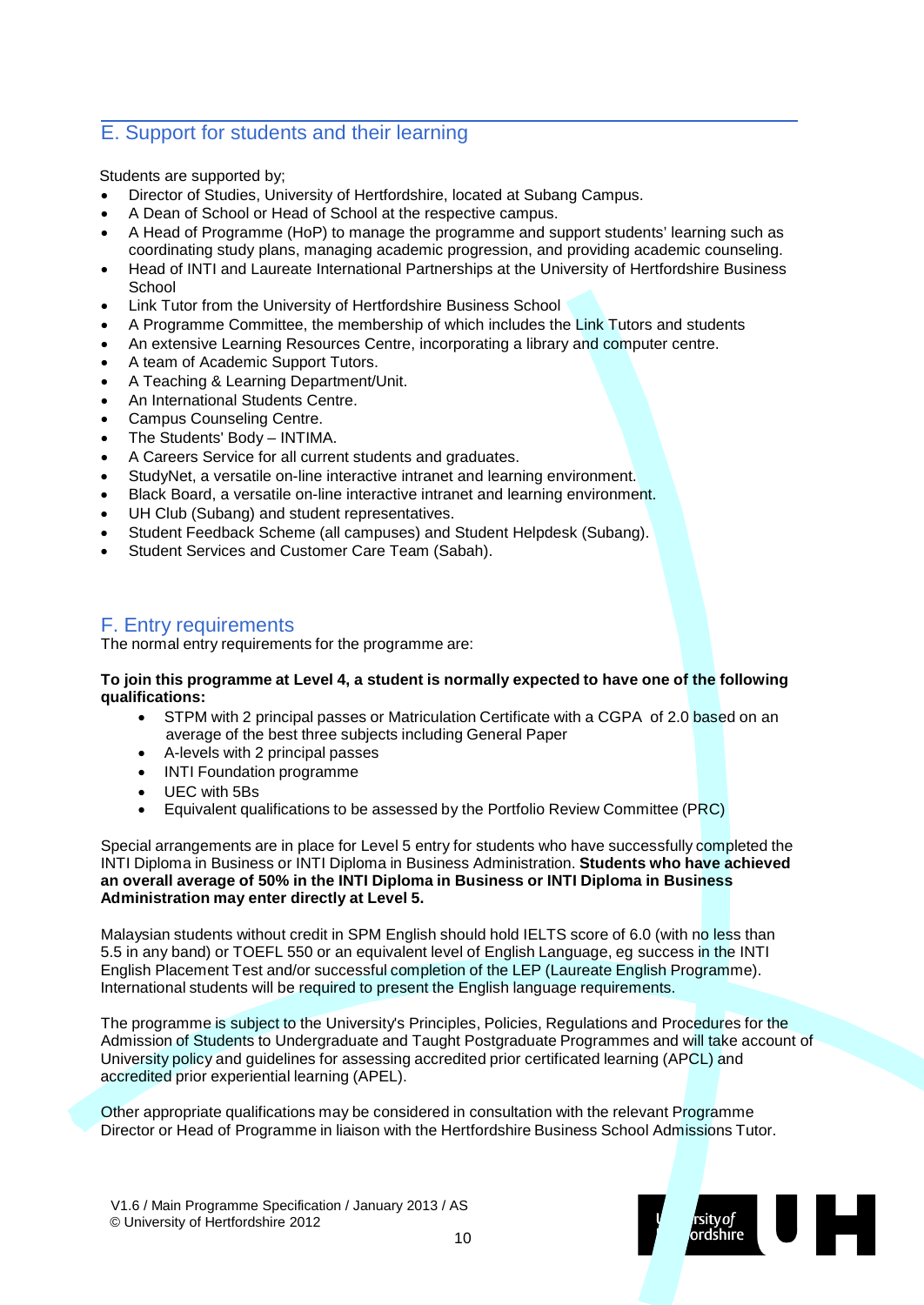# Section 2

#### Programme management

**Relevant QAA subject benchmarking statements** General Business and Management **Date of validation/last periodic review Date of production/ last revision of PS Relevant intakes Administrative School**

January 13 June 2015 Existing students entering August 2015 Hertfordshire Business School

#### Table 3 Course structure

| Course details                                                                                       |             |        |                                      |                   |                                    |                  |
|------------------------------------------------------------------------------------------------------|-------------|--------|--------------------------------------|-------------------|------------------------------------|------------------|
| Course code                                                                                          |             |        | Course description                   |                   | <b>JACS</b>                        |                  |
| BSISJB (Subang)<br><b>BSIKLBA (Kuala Lumpur)</b><br><b>BSIPEBA</b> (Penang)<br><b>BSISBB</b> (Sabah) |             |        | BA (Honours) Business Administration |                   | N <sub>100</sub>                   |                  |
| Course Instances                                                                                     |             |        |                                      |                   |                                    |                  |
| Instances<br>code                                                                                    | Intake      | Stream |                                      | Instances<br>Year | Location:                          | Mode of study    |
| IBSJB1F-1                                                                                            | $\mathsf B$ |        | <b>Business Administration</b>       | 1                 | INTI,<br>Subang Jaya<br>(Malaysia) | Full-time        |
| IBSJB1F-2                                                                                            | B           |        | <b>Business Administration</b>       | 1                 | INTI,<br>Subang Jaya<br>(Malaysia) | Full-time        |
| IBSJB2F-1                                                                                            | B           |        | <b>Business Administration</b>       | $\overline{c}$    | INTI,<br>Subang Jaya<br>(Malaysia) | Full-time        |
| IBSJB2F-2                                                                                            | B           |        | <b>Business Administration</b>       | $\overline{c}$    | INTI,<br>Subang Jaya<br>(Malaysia) | <b>Full-time</b> |
| IBSJB3F-1                                                                                            | B           |        | <b>Business Administration</b>       | 3                 | INTI,<br>Subang Jaya<br>(Malaysia) | Full-time        |
| IBSJB3F-2                                                                                            | B           |        | <b>Business Administration</b>       | 3                 | INTI,<br>Subang Jaya<br>(Malaysia) | Full-time        |
| IBSJC1F-1                                                                                            | С           |        | <b>Business Administration</b>       | 1                 | INTI,<br>Subang Jaya<br>(Malaysia) | Full-time        |
| IBSJC1F-2                                                                                            | C           |        | <b>Business Administration</b>       | 1                 | INTI,<br>Subang Jaya<br>(Malaysia) | Full-time        |
| IBSJC2F-1                                                                                            | $\mathsf C$ |        | <b>Business Administration</b>       | 2                 | INTI,<br>Subang Jaya<br>(Malaysia) | Full-time        |
| IBSJC2F-2                                                                                            | $\mathsf C$ |        | <b>Business Administration</b>       | $\overline{c}$    | INTI,<br>Subang Jaya<br>(Malaysia) | Full-time        |
| IBSJC3F-1                                                                                            | С           |        | <b>Business Administration</b>       | 3                 | INTI,<br>Subang Jaya               | Full-time        |

rsity of<br>ordshire

E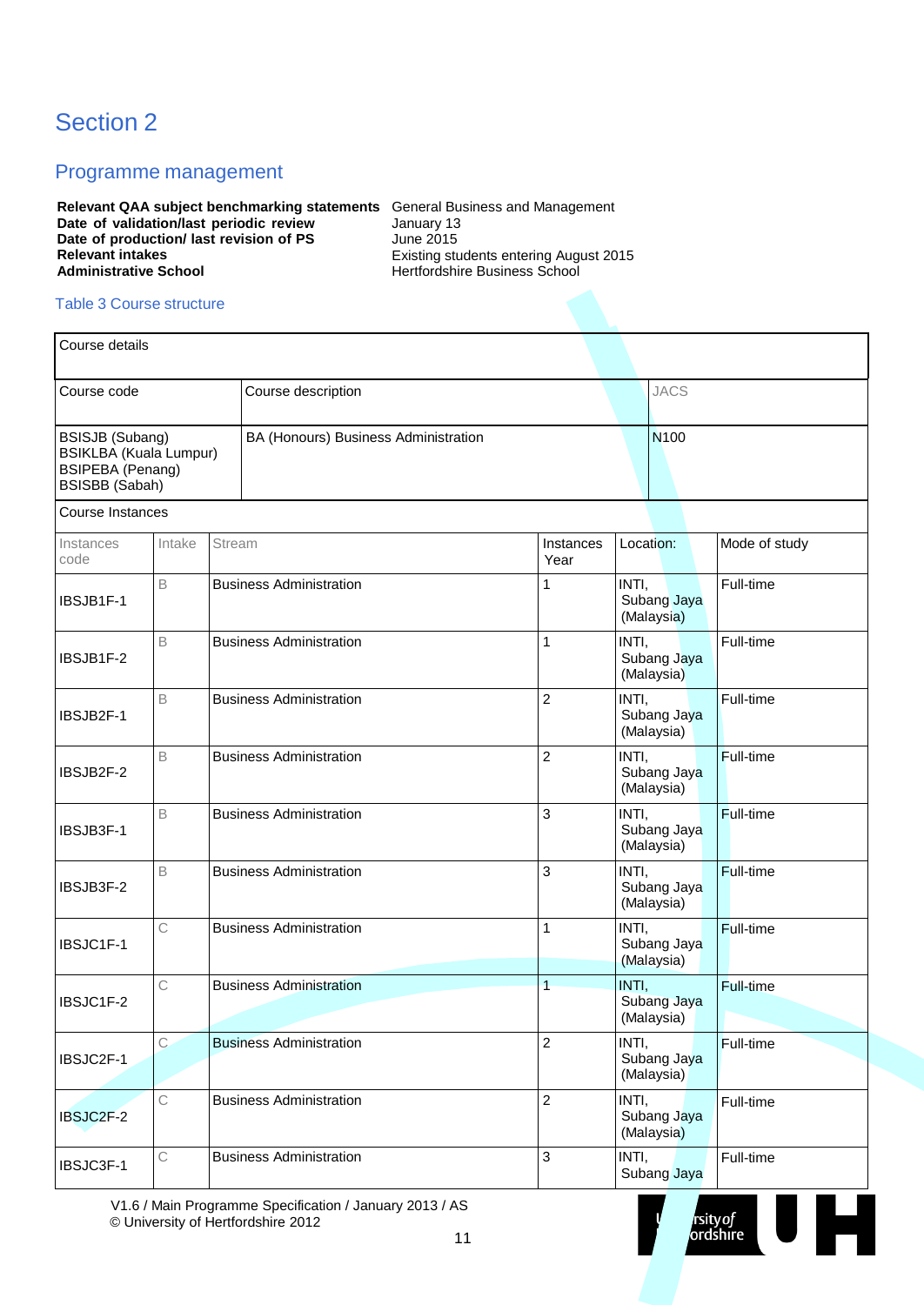|                |   |                                |                | (Malaysia)                         |           |
|----------------|---|--------------------------------|----------------|------------------------------------|-----------|
| IBSJC3F-2      | C | <b>Business Administration</b> | 3              | INTI,<br>Subang Jaya<br>(Malaysia) | Full-time |
| <b>IBSJA1F</b> | A | <b>Business Administration</b> |                | INTI,<br>Subang Jaya<br>(Malaysia) | Full-time |
| IBSJA2F        | А | <b>Business Administration</b> | $\overline{2}$ | INTI,<br>Subang Jaya<br>(Malaysia) | Full-time |
| <b>IBSJA3F</b> | A | <b>Business Administration</b> | 3              | INTI.<br>Subang Jaya<br>(Malaysia) | Full-time |

#### Draft:

| <b>Course Instances</b> |              |                                |                   |                                           |                  |  |  |  |  |  |
|-------------------------|--------------|--------------------------------|-------------------|-------------------------------------------|------------------|--|--|--|--|--|
| Instances<br>code       | Intake       | Stream                         | Instances<br>Year | Location:                                 | Mode of study    |  |  |  |  |  |
| BAIKLB1F-1              | B            | <b>Business Administration</b> | 1                 | <b>INTI Kuala</b><br>Lumpur<br>(Malaysia) | Full-time        |  |  |  |  |  |
| BAIKLB1F-2              | B            | <b>Business Administration</b> | 1                 | <b>INTI Kuala</b><br>Lumpur<br>(Malaysia) | Full-time        |  |  |  |  |  |
| BAIKLB2F-1              | B            | <b>Business Administration</b> | $\overline{2}$    | <b>INTI Kuala</b><br>Lumpur<br>(Malaysia) | Full-time        |  |  |  |  |  |
| BAIKLB2F-2              | B            | <b>Business Administration</b> | $\overline{2}$    | <b>INTI Kuala</b><br>Lumpur<br>(Malaysia) | Full-time        |  |  |  |  |  |
| BAIKLB3F-1              | B            | <b>Business Administration</b> | 3                 | <b>INTI Kuala</b><br>Lumpur<br>(Malaysia) | <b>Full-time</b> |  |  |  |  |  |
| BAIKLB3F-2              | B            | <b>Business Administration</b> | 3                 | <b>INTI Kuala</b><br>Lumpur<br>(Malaysia) | Full-time        |  |  |  |  |  |
| BAIKLC1F-1              | $\mathbf C$  | <b>Business Administration</b> | 1                 | <b>INTI Kuala</b><br>Lumpur<br>(Malaysia) | Full-time        |  |  |  |  |  |
| BAIKLC1F-2              | $\mathsf{C}$ | <b>Business Administration</b> | 1                 | <b>INTI Kuala</b><br>Lumpur<br>(Malaysia) | <b>Full-time</b> |  |  |  |  |  |
| BAIKLC2F-1              | C            | <b>Business Administration</b> | $\overline{2}$    | <b>INTI Kuala</b><br>Lumpur<br>(Malaysia) | Full-time        |  |  |  |  |  |
| BAIKLC2F-2              | C            | <b>Business Administration</b> | $\overline{c}$    | <b>INTI Kuala</b><br>Lumpur<br>(Malaysia) | Full-time        |  |  |  |  |  |
| BAIKLC3F-1              | C            | <b>Business Administration</b> | 3                 | <b>INTI Kuala</b><br>Lumpur<br>(Malaysia) | Full-time        |  |  |  |  |  |
| BAIKLC3F-2              | С            | <b>Business Administration</b> | 3                 | <b>INTI Kuala</b><br>Lumpur               | Full-time        |  |  |  |  |  |

V1.6 / Main Programme Specification / January 2013 / AS © University of Hertfordshire 2012

rsity of the control of the control of the control of the control of the control of the control of the control of the control of the control of the control of the control of the control of the control of the control of the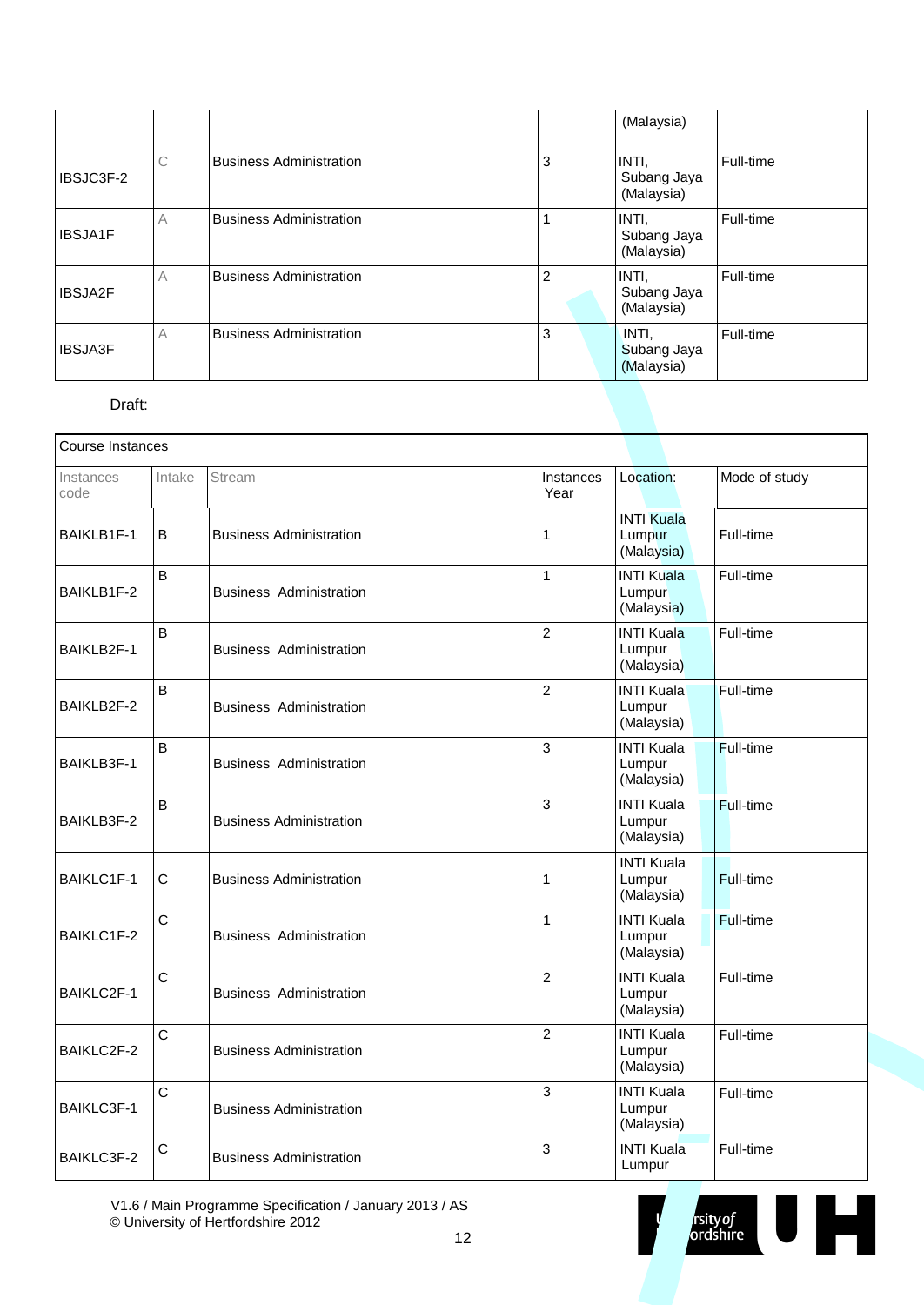|                 |   |                                |   | (Malaysia)                                |           |
|-----------------|---|--------------------------------|---|-------------------------------------------|-----------|
| <b>BAIKLA1F</b> | A | <b>Business Administration</b> |   | <b>INTI Kuala</b><br>Lumpur<br>(Malaysia) | Full-time |
| <b>BAIKLA2F</b> | Α | <b>Business Administration</b> | 2 | INTI Kuala<br>Lumpur<br>(Malaysia)        | Full-time |
| <b>BAIKLA3F</b> | A | <b>Business Administration</b> | 3 | INTI Kuala<br>Lumpur<br>(Malaysia)        | Full-time |

| Course Instances  |        |                                |                   |                           |                  |  |  |  |  |  |
|-------------------|--------|--------------------------------|-------------------|---------------------------|------------------|--|--|--|--|--|
| Instances<br>code | Intake | Stream                         | Instances<br>Year | Location:                 | Mode of study    |  |  |  |  |  |
| BISBB1F-1         | B      | <b>Business Administration</b> | 1                 | INTI, Sabah<br>(Malaysia) | Full-time        |  |  |  |  |  |
| BISBB1F-2         | B      | <b>Business Administration</b> | 1                 | INTI, Sabah<br>(Malaysia) | Full-time        |  |  |  |  |  |
| BISBB2F-1         | B      | <b>Business Administration</b> | $\overline{2}$    | INTI, Sabah<br>(Malaysia) | Full-time        |  |  |  |  |  |
| BISBB2F-2         | B      | <b>Business Administration</b> | $\overline{2}$    | INTI, Sabah<br>(Malaysia) | Full-time        |  |  |  |  |  |
| BISBB3F-1         | B      | <b>Business Administration</b> | 3                 | INTI, Sabah<br>(Malaysia) | Full-time        |  |  |  |  |  |
| BISBB3F-2         | B      | <b>Business Administration</b> | 3                 | INTI, Sabah<br>(Malaysia) | Full-time        |  |  |  |  |  |
| BISBC1F-1         | С      | <b>Business Administration</b> | 1                 | INTI, Sabah<br>(Malaysia) | Full-time        |  |  |  |  |  |
| BISBC1F-2         | С      | <b>Business Administration</b> | 1                 | INTI, Sabah<br>(Malaysia) | <b>Full-time</b> |  |  |  |  |  |
| BISBC2F-1         | С      | <b>Business Administration</b> | $\overline{2}$    | INTI, Sabah<br>(Malaysia) | Full-time        |  |  |  |  |  |
| BISBC2F-2         | С      | <b>Business Administration</b> | $\overline{2}$    | INTI, Sabah<br>(Malaysia) | Full-time        |  |  |  |  |  |
| BISBC3F-1         | C      | <b>Business Administration</b> | 3                 | INTI, Sabah<br>(Malaysia) | Full-time        |  |  |  |  |  |
| BISBC3F-2         | С      | <b>Business Administration</b> | 3                 | INTI, Sabah<br>(Malaysia) | Full-time        |  |  |  |  |  |
| <b>BISBA1F</b>    | Α      | <b>Business Administration</b> | 1                 | INTI, Sabah<br>(Malaysia) | Full-time        |  |  |  |  |  |
| <b>BISBA2F</b>    | А      | <b>Business Administration</b> | $\overline{2}$    | INTI, Sabah<br>(Malaysia) | Full-time        |  |  |  |  |  |
| <b>BISBA3F</b>    | А      | <b>Business Administration</b> | 3                 | INTI, Sabah<br>(Malaysia) | Full-time        |  |  |  |  |  |

V1.6 / Main Programme Specification / January 2013 / AS © University of Hertfordshire 2012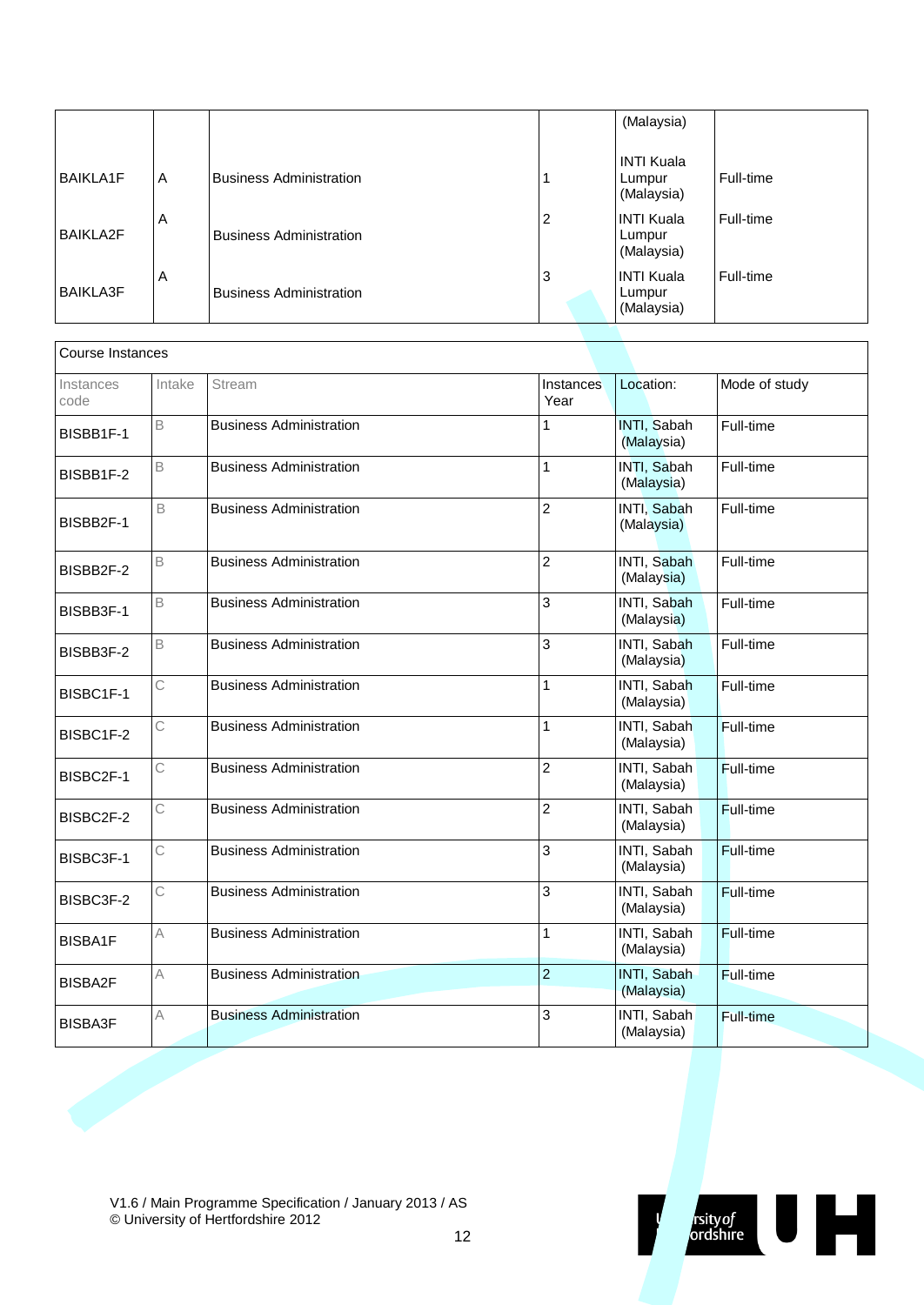| <b>Course Instances</b> |             |                                |                   |              |                  |  |  |  |  |  |  |
|-------------------------|-------------|--------------------------------|-------------------|--------------|------------------|--|--|--|--|--|--|
| Instances<br>code       | Intake      | Stream                         | Instances<br>Year | Location:    | Mode of study    |  |  |  |  |  |  |
| BAIPEB1F-1              | $\mathsf B$ | <b>Business Administration</b> | 1                 | INTI, Penang | Full-time        |  |  |  |  |  |  |
| BAIPEB1F-2              | B           | <b>Business Administration</b> | $\mathbf{1}$      | INTI, Penang | Full-time        |  |  |  |  |  |  |
| BAIPEB2F-1              | B           | <b>Business Administration</b> | $\overline{2}$    | INTI, Penang | Full-time        |  |  |  |  |  |  |
| BAIPEB2F-2              | B           | <b>Business Administration</b> | $\overline{2}$    | INTI, Penang | Full-time        |  |  |  |  |  |  |
| BAIPEB3F-1              | B           | <b>Business Administration</b> | 3                 | INTI, Penang | Full-time        |  |  |  |  |  |  |
| BAIPEB3F-2              | B           | <b>Business Administration</b> | 3                 | INTI, Penang | Full-time        |  |  |  |  |  |  |
| BAIPEC1F-1              | С           | <b>Business Administration</b> | $\mathbf{1}$      | INTI, Penang | Full-time        |  |  |  |  |  |  |
| BAIPEC1F-2              | C           | <b>Business Administration</b> | 1                 | INTI, Penang | Full-time        |  |  |  |  |  |  |
| BAIPEC2F-1              | C.          | <b>Business Administration</b> | $\overline{2}$    | INTI, Penang | Full-time        |  |  |  |  |  |  |
| BAIPEC2F-2              | C           | <b>Business Administration</b> | $\overline{c}$    | INTI, Penang | Full-time        |  |  |  |  |  |  |
| BAIPEC3F-1              | C           | <b>Business Administration</b> | 3                 | INTI, Penang | Full-time        |  |  |  |  |  |  |
| BAIPEC3F-2              | C           | <b>Business Administration</b> | 3                 | INTI, Penang | Full-time        |  |  |  |  |  |  |
| <b>BAIPEA1F</b>         | A           | <b>Business Administration</b> | 1                 | INTI, Penang | Full-time        |  |  |  |  |  |  |
| <b>BAIPEA2F</b>         | $\wedge$    | <b>Business Administration</b> | $\overline{2}$    | INTI, Penang | <b>Full-time</b> |  |  |  |  |  |  |
| <b>BAIPEA3F</b>         | А           | <b>Business Administration</b> | 3                 | INTI, Penang | <b>Full-time</b> |  |  |  |  |  |  |

The programme is managed by;

- A Dean of School or Head of School and Head of Programme.
- Head of Programme is responsible for the day to day management and who advise students on the programme as a whole.
- Programme Officer will assist the Head of Programme in the management of the programme.
- Marketing Officers, with specific responsibility for open days and selection of students.
- Head of INTI and Laureate International Partnerships at the University of Hertfordshire Business School
- Link Tutor from the University of Hertfordshire Business School
- A Programme Committee, the membership of which includes the Link Tutors and students

#### Programme-specific assessment regulations

The programme is compliant with the University's generic assessment regulations (Structure and Assessment Regulations for Academic Programmes, [UPR AS14\)](http://sitem.herts.ac.uk/secreg/upr/AS14.htm).

Further points of clarification and interpretation relevant to this specific programme are given below:

- INTI operates a strict attendance requirement policy. Attendance at each individual module is monitored by INTI staff.
- Students who fall below this requirement will need to re-enrol on the module(s) affected.
- Penalties related to non-attendance are detailed by the campus documentation and are at the discretion of the Exam Board.



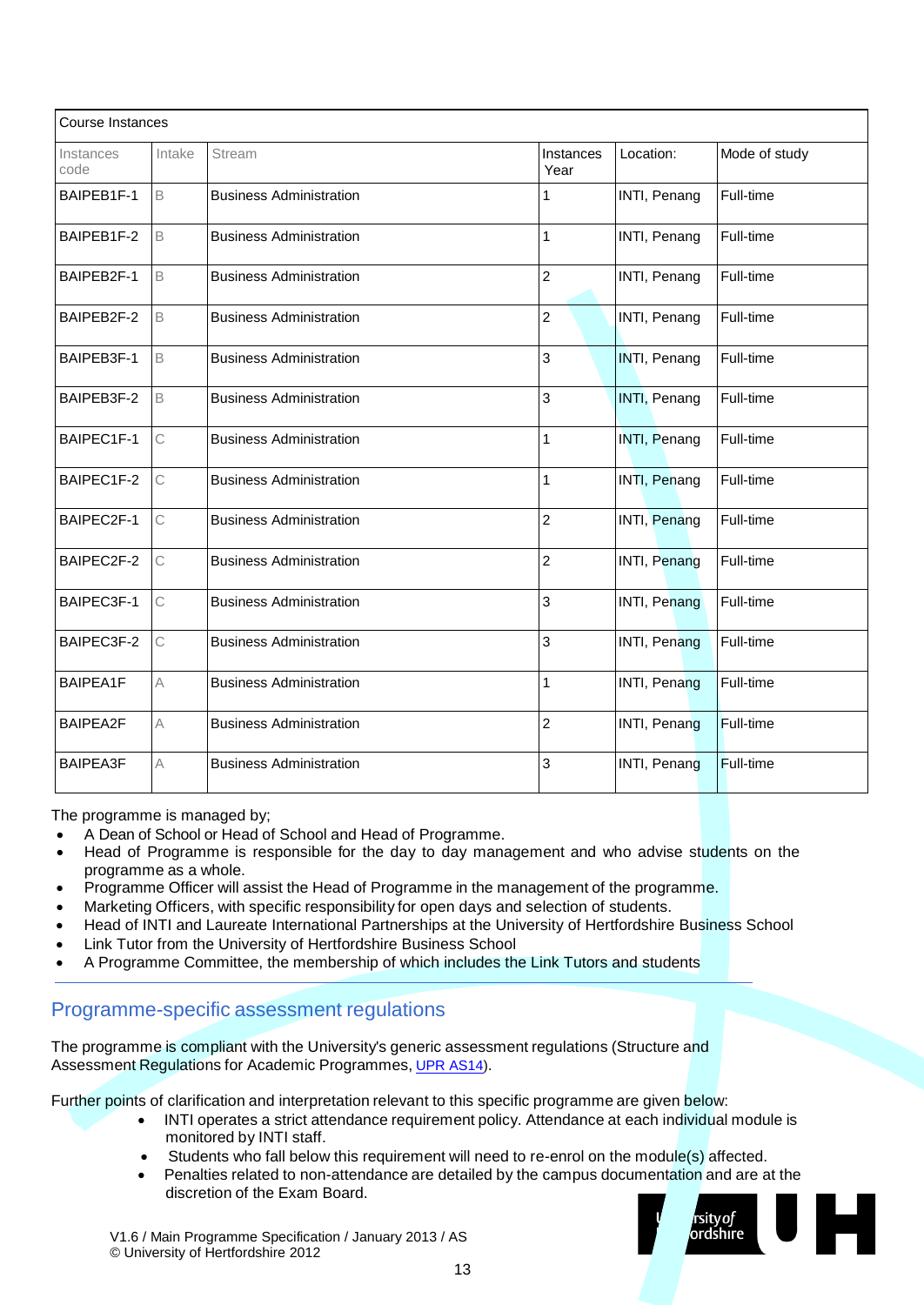• The Malaysian Qualifications Agency (MQA) mandates that a number of additional subjects be studied alongside undergraduate programmes. Students are required to pass these in order to progress to the next level of study.

#### Other sources of information

- Definitive Module Documents
- **Module Guides**
- Student Handbook
- A-Z guide <http://www.studynet1.herts.ac.uk/ptl/common/support.nsf/support?ReadForm>
- University of Hertfordshire Course website: <http://www.herts.ac.uk/courses/>
- QAA Benchmark Statement website: <http://www.qaa.ac.uk/assuring-standards-and-quality/the-quality-code/subject-benchmark-statements>
- The Framework for Higher Education Qualifications in England, Wales and Northern Ireland, 2008: [http://www.qaa.ac.uk/en/Publications/Documents/Framework-Higher-Education-Qualifications-](http://www.qaa.ac.uk/en/Publications/Documents/Framework-Higher-Education-Qualifications-08.pdf)[08.pdf](http://www.qaa.ac.uk/en/Publications/Documents/Framework-Higher-Education-Qualifications-08.pdf)
- SEEC Credit Level Descriptors for Further and Higher Education 2010: [http://www.seec.org.uk/wp-content/uploads/2013/seec](http://www.seec.org.uk/wp-content/uploads/2013/seec-files/SEEC%20Level%20Descriptors%202010.pdf)[files/SEEC%20Level%20Descriptors%202010.pdf](http://www.seec.org.uk/wp-content/uploads/2013/seec-files/SEEC%20Level%20Descriptors%202010.pdf)
- **External Quality Review report website:** [http://www.qaa.ac.uk/reviews-and-reports/provider?UKPRN=10007147#.VCFXlha\\_hSU](http://www.qaa.ac.uk/reviews-and-reports/provider?UKPRN=10007147#.VCFXlha_hSU)
- Professional or Statutory Regulatory Body information: <insert URL>
- UNISTATS website: <http://www.unistats.com/>
- University of Hertfordshire Academic Quality website:  $(StudyNet \rightarrow Staff \rightarrow Department Lists \rightarrow Academic Quality Office)$
- Structure & Assessment Regulations Undergraduate & Taught Postgraduate Programmes, UPR AS14:
	- <http://sitem.herts.ac.uk/secreg/upr/AS14.htm>
- Learning and Teaching Policy and Graduate Attributes, UPR TL03: <http://sitem.herts.ac.uk/secreg/upr/TL03.htm>
- Admissions Undergraduate & Taught Postgraduate Students, UPR SA03: <http://sitem.herts.ac.uk/secreg/upr/SA03.htm>
- Academic Quality, UPR AS17: <http://sitem.herts.ac.uk/secreg/upr/AS17.htm> Index of UPRs for students: [http://sitem.herts.ac.uk/secreg/upr\\_azlist\\_info.htm](http://sitem.herts.ac.uk/secreg/upr_azlist_info.htm)
- Information on Programme and Module External Examiners [http://www.studynet1.herts.ac.uk/ptl/common/studentcentre.nsf/Teaching+Documents/18](http://www.studynet1.herts.ac.uk/ptl/common/studentcentre.nsf/Teaching+Documents/184A221E5EECA6B780257A5C00250BA9?OpenDocument) [4A221E5EECA6B780257A5C00250BA9?OpenDocument](http://www.studynet1.herts.ac.uk/ptl/common/studentcentre.nsf/Teaching+Documents/184A221E5EECA6B780257A5C00250BA9?OpenDocument)

### Other information relevant to the programme

INTI Colleges operate on a basis of 2.5 semesters per annum, with the short semester beginning in January. There are 3 intakes to the programme per year (January, April and August).The Malaysian Qualifications Agency (MQA) mandates that a number of additional subjects be studied alongside undergraduate programmes.

#### University policies relevant to the Programme

The University undertakes to use all reasonable endeavours to deliver, assess and administer this programme in accordance with this Programme Specification. At the same time it is recognised that it is in the nature of academic developments that changes, for example to the structure, curriculum, and assessment of a programme may be necessary in order to ensure that the programme remains up to date, in response to issues raised as a result of on-going monitoring and evaluation, and/or in order to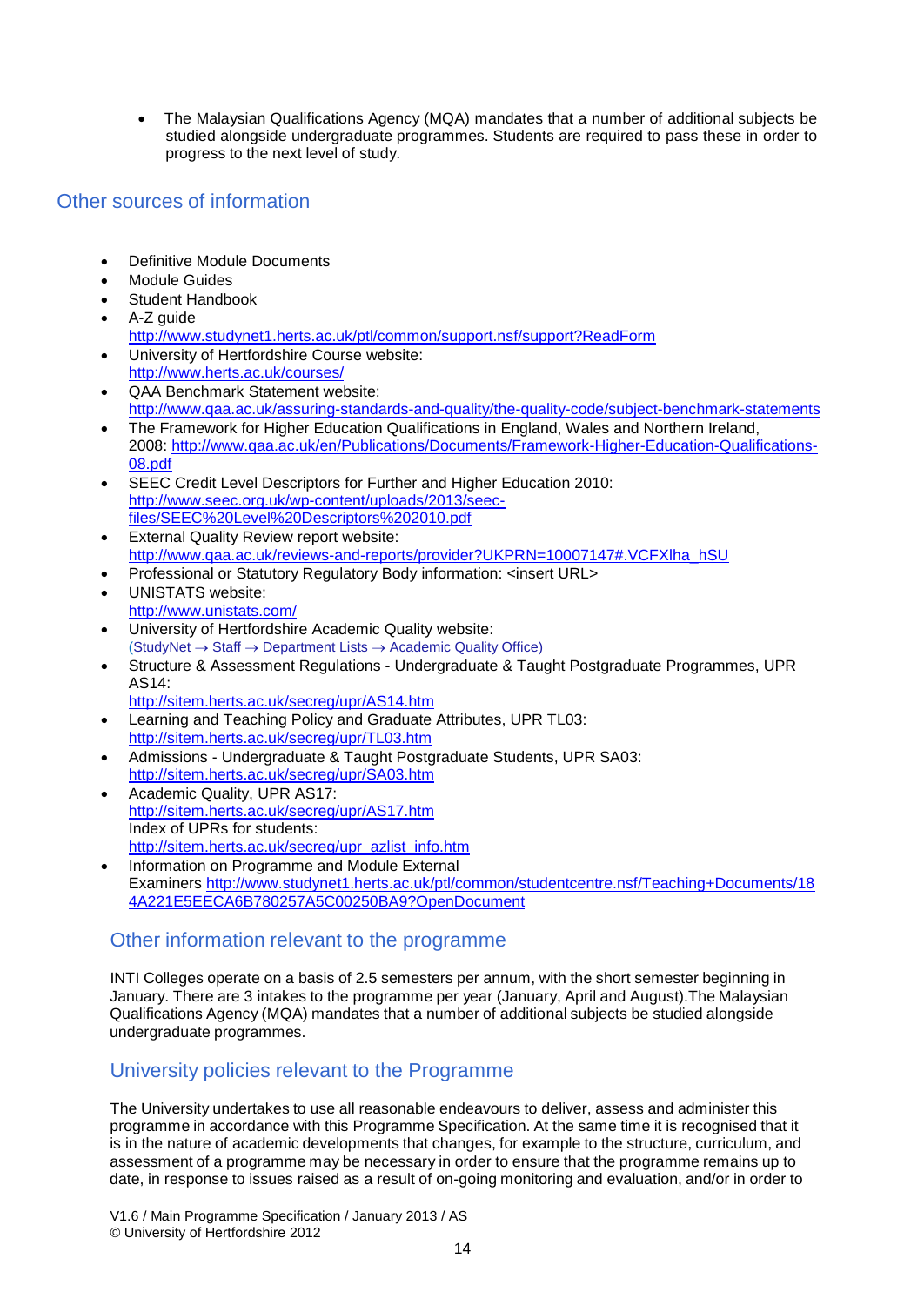conform to new regulatory requirements imposed by this institution, by professional or statutory bodies, or by national or governmental bodies.

The programme operates within the guidelines and policies relating to equal opportunities and environmental issues which may be agreed from time to time by the Board of Governors and/or the Academic Board of the University.

Where the programme is offered in collaboration with another institution these policies and guidelines will normally be those of the partner institution.

The programme operates in accordance with the University's Regulations Governing Studies Involving the Use of Human Subjects (UPR [RE01\)](http://sitem.herts.ac.uk/secreg/upr/RE01.htm) agreed from time to time by the Academic Board of the University. However, where the programme is offered in collaboration with another institution (for example through a franchise arrangement for all or part of the programme) then specific approval must be obtained from the University for the operation of the programme within ethical guidelines prepared by the partner institution. The partner institution will be responsible for all insurance liability in connection with the observance of ethical guidelines.

Signed …… ……………………….... Date 24.07.15 …………………..

Denise Ball Associate Dean of School (Academic Quality Assurance)

If you would like this information in an alternative format please contact: Julie Wendell, Senior Administrator (Overseas Programmes)[,](mailto:j.a.wendell@herts.ac.uk) [j.a.wendell@herts.ac.uk](mailto:j.a.wendell@herts.ac.uk)

If you wish to receive a copy of the latest Programme Annual Monitoring and Evaluation Report (AMER) and/or the External Examiner's Report for the programme, please email a request to ago@herts.ac.uk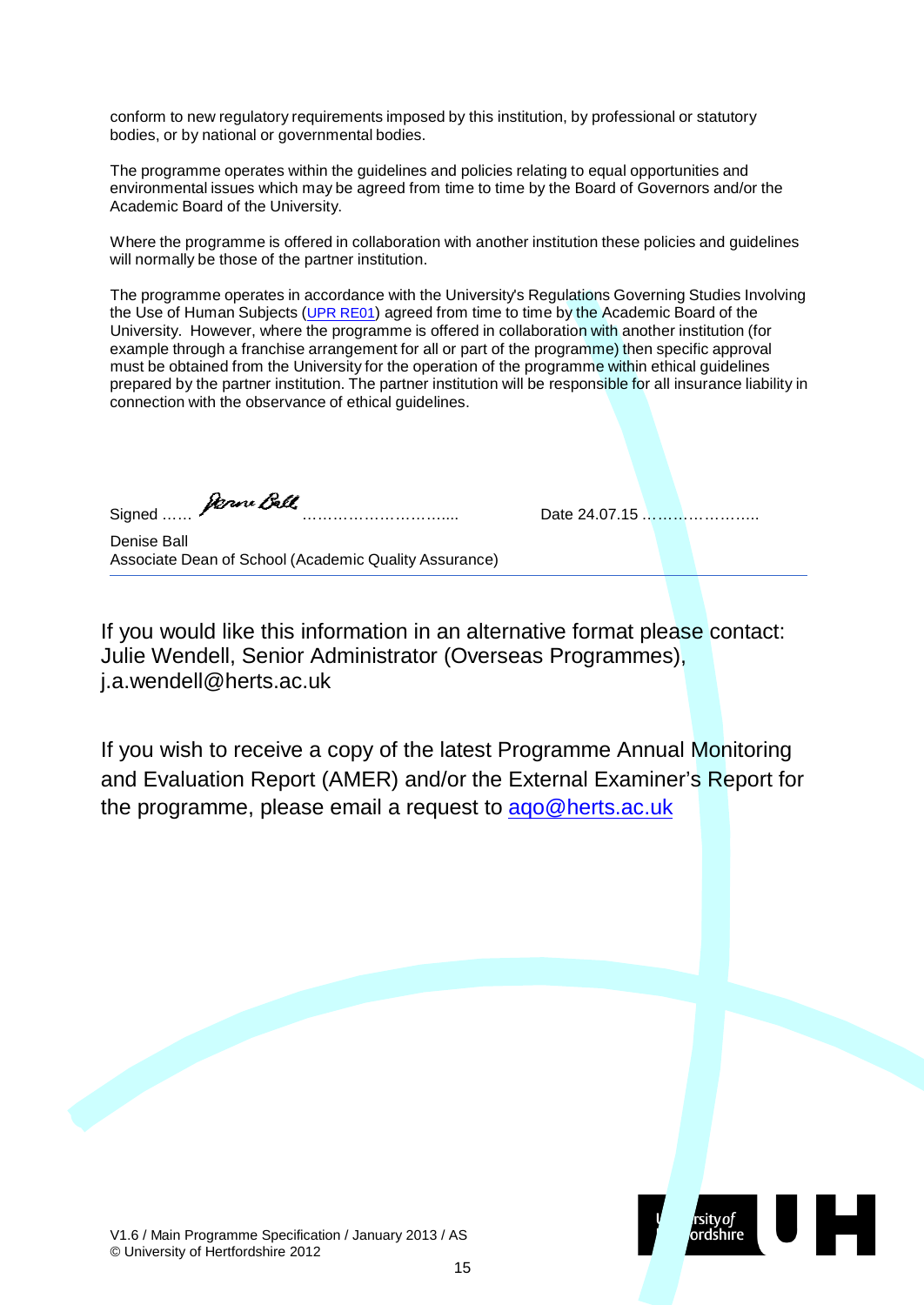

#### **BA (Hons) Business Administration**

#### Table 2: Development of Programme Learning Outcomes in the Constituent Modules

This map identifies where the programme learning outcomes are assessed in the constituent modules. It provides (i) an aid to academic staff in understanding how individual modules contribute to the programme aims (ii) a checklist for quality control purposes and (iii) a means to help students monitor their own learning, personal and professional development as the programme progresses.

|                              |                                                   |                        | Programme Learning Outcomes (as identified in section 1 and the following page) |    |                |                      |           |                                   |              |           |                            |                |                         |                |                |                      |                |    |                |                      |    |                |                |
|------------------------------|---------------------------------------------------|------------------------|---------------------------------------------------------------------------------|----|----------------|----------------------|-----------|-----------------------------------|--------------|-----------|----------------------------|----------------|-------------------------|----------------|----------------|----------------------|----------------|----|----------------|----------------------|----|----------------|----------------|
|                              |                                                   |                        | Knowledge and<br><b>Intellectual Skills</b><br>Understanding                    |    |                |                      |           | <b>Practical</b><br><b>Skills</b> |              |           | <b>Transferable Skills</b> |                |                         |                |                |                      |                |    |                |                      |    |                |                |
| <b>MODULE TITLE</b>          |                                                   | <b>CODE</b>            | A1                                                                              | A2 | A <sub>3</sub> | A4                   | <b>A5</b> | <b>B1</b>                         | <b>B2</b>    | <b>B3</b> | <b>B4</b>                  | C <sub>1</sub> | C <sub>2</sub>          | C <sub>3</sub> | D <sub>1</sub> | D <sub>2</sub>       | D <sub>3</sub> | D4 | D <sub>5</sub> | D <sub>6</sub>       | D7 | D <sub>8</sub> | D <sub>9</sub> |
|                              | Accounting for Business                           |                        |                                                                                 |    |                |                      |           |                                   | √            |           |                            | V              |                         |                |                |                      |                |    |                | $\ddot{\phantom{0}}$ |    |                |                |
| 4                            | Global Perspectives in Business                   |                        |                                                                                 |    |                | √                    |           |                                   | u            |           | √                          |                |                         | √              |                |                      |                |    | √              |                      |    |                |                |
| <b>Level</b>                 | Economics for Business                            |                        |                                                                                 |    |                |                      |           |                                   | Ñ            |           | √                          |                |                         | √              | √              |                      |                |    |                | √                    |    |                |                |
|                              | Methods and Systems for Business Decisions        | See                    |                                                                                 |    | √              |                      | ✓         |                                   |              |           |                            | √              |                         | √              | $\checkmark$   | $\ddot{\phantom{0}}$ |                |    | ✓              | $\checkmark$         |    |                |                |
|                              | Principles of Marketing                           | Campus                 | V                                                                               |    |                | √                    |           |                                   |              |           |                            |                |                         |                |                |                      |                |    |                | √                    |    |                |                |
| <b>40</b>                    | Managing People                                   | <b>Module</b><br>Code  |                                                                                 |    |                | $\checkmark$         |           |                                   | √            |           |                            |                |                         |                |                |                      |                |    |                |                      |    |                |                |
|                              | Exploring Business Ethics                         | <b>Matrix</b>          | $\checkmark$                                                                    |    |                | √                    |           |                                   | √            |           |                            |                | ◡                       |                |                |                      |                |    |                |                      |    |                |                |
| Level                        | Enhancing Employability                           |                        |                                                                                 |    |                | √                    |           |                                   | Ñ            |           |                            |                |                         |                |                | $\mathbf{v}$         |                |    |                | √                    |    |                |                |
|                              | Enterprise                                        | <sub>on</sub><br>pages | J                                                                               |    |                | $\ddot{\phantom{0}}$ |           |                                   | √            |           |                            |                |                         |                |                |                      |                |    |                | N                    |    |                |                |
| $\bullet$                    | Strategic Leadership in a Changing World          | $7$ and $8$            |                                                                                 |    | ◡              | √                    |           |                                   | $\checkmark$ |           | √                          |                | $\overline{\mathbf{v}}$ |                |                | ◡                    |                | ✓  | √              | √                    |    |                |                |
| $\overline{\mathbf{e}}$<br>چ | Contemporary Issues in Business and<br>Management |                        |                                                                                 | N  |                | √                    |           |                                   | V            |           |                            |                |                         |                |                | $\mathbf{v}$         |                |    | $\checkmark$   | $\mathbf{v}$         |    |                |                |
|                              |                                                   |                        |                                                                                 |    |                |                      |           |                                   |              |           |                            |                |                         |                |                |                      |                |    |                |                      |    |                |                |

Key: Learning Outcome, which is assessed as part of the module <del>√</del>